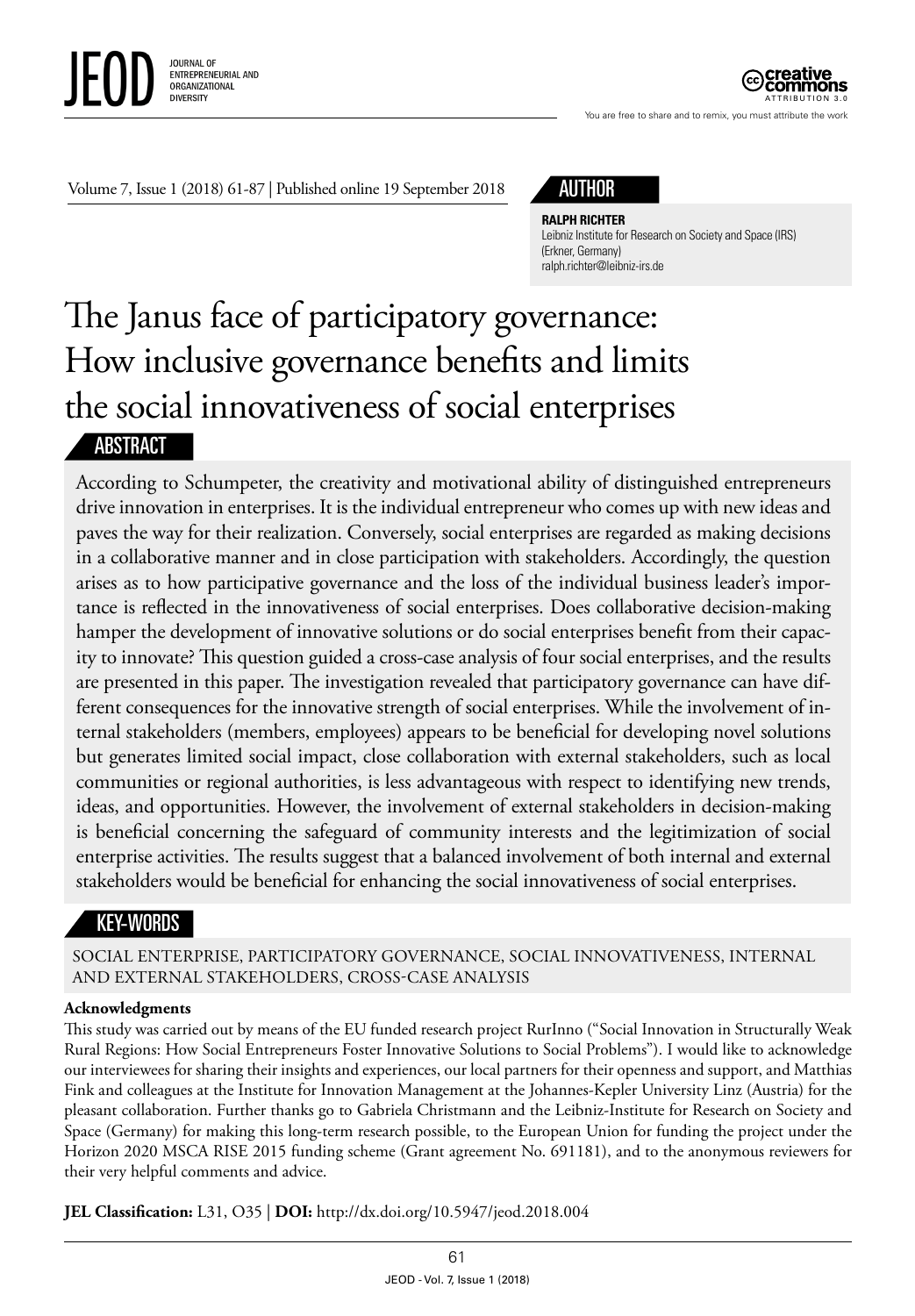# **1. Introduction**

Scholars of the social enterprise research network, EMES, describe participatory governance as one of the three dimensions of social enterprises (Defourny and Nyssens, 2010; 2013). According to them, social enterprises can be distinguished from other enterprises by considering the different interests of stakeholders in decision-making processes, instead of concentrating decision-making power in the hands of a single business owner or capital owners. However, participatory governance can have consequences for the capacity of a social enterprise to develop new ideas and establish innovative solutions. According to Schumpeter (2016 [1929]), developing innovations is a distinguished capacity of the entrepreneurial personality; it is the intellectual and motivational capability of the individual businessman, rather than the enterprise as an organization, that drives innovation. Against this backdrop, a decision-making process that takes into account the interests of different stakeholders could impair the innovative power of an enterprise. If developing innovative ideas requires the creativity of a single entrepreneur, it is questionable how such ideas can be developed and implemented by a group of people or in close consultation with stakeholders. Whereas the entrepreneur would easily pave the way for a novel idea, debates among stakeholders may slow down the innovation process. Innovative ideas are unusual and might evoke opposition in collective decision-making bodies.

However, one could also argue the reverse. Participatory governance could strengthen innovative power because the involvement of a larger number of people might enhance the pool of innovative ideas and stimulate creative problem-solving (Pestoff, 2014). The involvement of multiple stakeholders can bring together complementary experiences and competencies that build a fertile ground for generating ideas (Borzaga and Sacchetti, 2015). Moreover, participatory governance can provide room for testing and improving ideas before they are implemented.

The contradictory perspectives on the relationship between participatory governance and the innovativeness of social enterprises have received little attention in the empirical social enterprise research. The aim of this study was to close this gap by investigating the interrelation between these aspects by conducting four case studies. The purpose of this paper is to reveal the forms of participatory governance and innovative orientation and action in social enterprises and determine whether and how the former affects the latter. This topic touches on a field of research with heterogeneous and often inconsistent understandings of terms and notions. Therefore, it is pertinent to clarify the relevant terms. *Corporate governance* is understood as "a process of strategic institutional-decision-making, and the authority to determine whom they involve and how and to whom they render account." (Kim, 2008: 33). The question is who among the stakeholders that is, among "anyone who effects or is affected by company's activities" (Colenbrander et al., 2017: 547)—has the authority and the decision-making power? We talk of *participatory governance* when all relevant stakeholders, or a significant number of them, within an organization or its environment are involved in the decision-making process, rather than a single entrepreneur or a small group of managers or capital owners. The *innovativeness* of social enterprises, in turn, refers to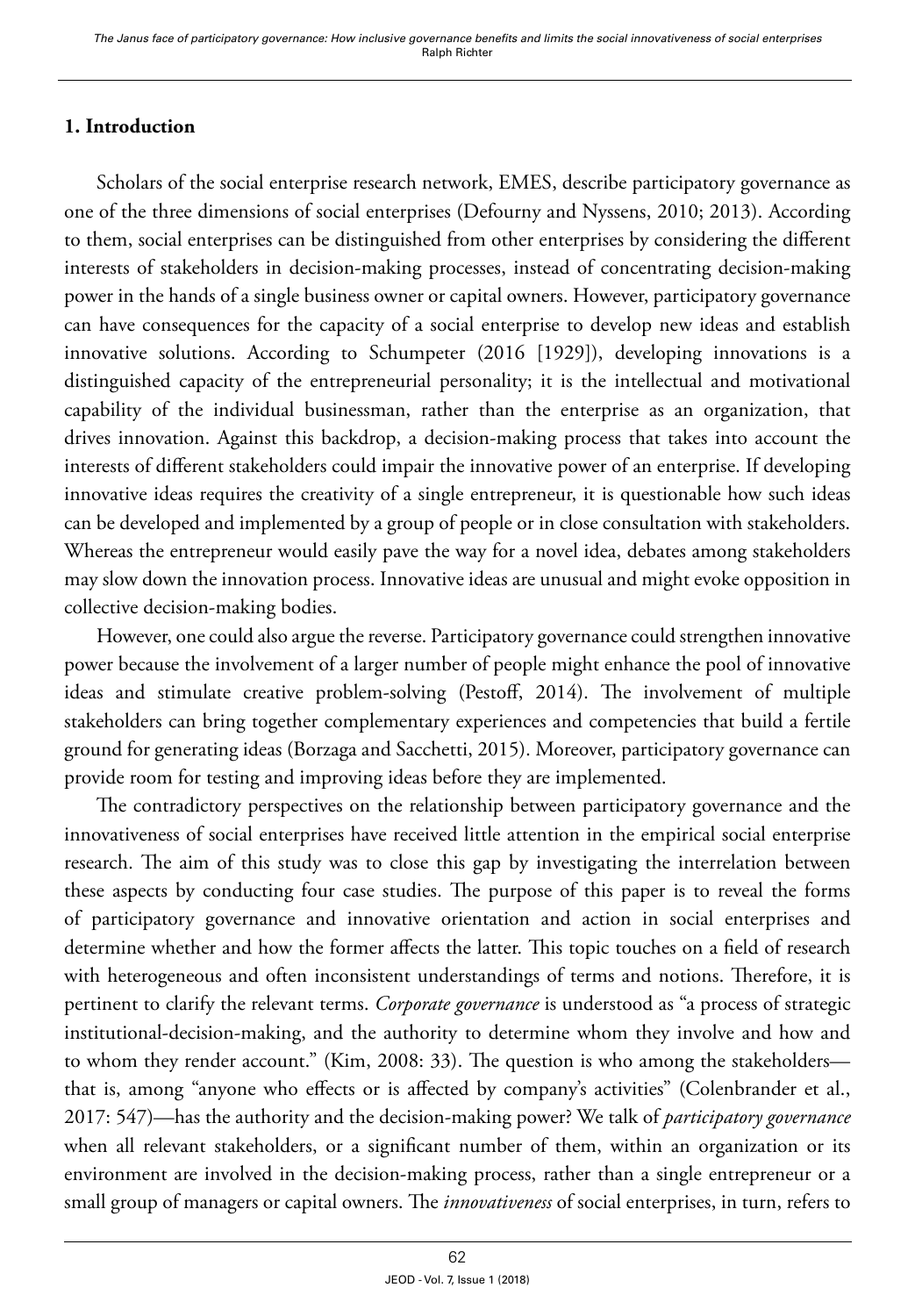the organization's capability to develop novel solutions that have a greater potential to satisfy unmet social needs and solve societal problems than the means already at hand (Phills, Deiglmeier and Miller, 2008; Howaldt and Schwarz, 2010; Moos et al., 2010). This understanding addresses both aspects of the compound term *social innovation*. While the term *novel solutions* refers to the newness and otherness of developed services or products, *social needs* and *societal problems* substantiate the term as social and distinguish it from other forms of innovation, such as economic or technological technological innovation (Christmann, 2014). An innovation can be social because it addresses social needs, provides a socially acceptable and ethical solution, or evokes social change within a societal environment (Bock, 2012; 2016).

The question of how does participatory governance enable or limit social innovativeness in social enterprises will be addressed in six steps. First, this paper will explore the state of social enterprise research with regard to participatory governance and social innovative practices. While participatory governance is vigorously debated, the relationship between organizational governance and innovativeness is rarely examined in this field of research. The literature review is followed by the adoption and refinement of an approach that guides the investigation. After the applied methods and selected cases are presented, the type and scope of participatory, democratic governance will be discussed. The results reveal that stakeholders participate in the decision-making processes in each of the investigated social enterprises. While two of them involve stakeholders from inside the organization (members, employees), but no external stakeholders, the other two enterprises involve external stakeholders (e.g., representatives of local communities), but no employees or members. In the next step, for each of the four social enterprises, the capability to develop social innovative solutions will be disclosed. This allows for connecting the findings in Section 6 and yields an interesting result: While the participation of internal stakeholders is beneficial for innovativeness, but produces a limited social impact, the close involvement of external stakeholders hampers the development of novel solutions, but has a greater impact on rural communities. The paper concludes with the discussion of the findings and the remaining gaps and open questions for further studies.

## **2. Participatory governance and innovation in social enterprises: State of the research**

Both participatory governance and social innovation are highly relevant topics in the social enterprise research. This section will shed light on the literature in this field and on how scholars have conceptualized and investigated the relationship between the two phenomena.

## *2.1 Participatory governance in the social enterprise research*

The investigation of governance arrangements in social innovation processes (González and Healey, 2005; Novy, Hammer and Leubolt, 2009; Parés, Ospina and Subirats, 2017) and non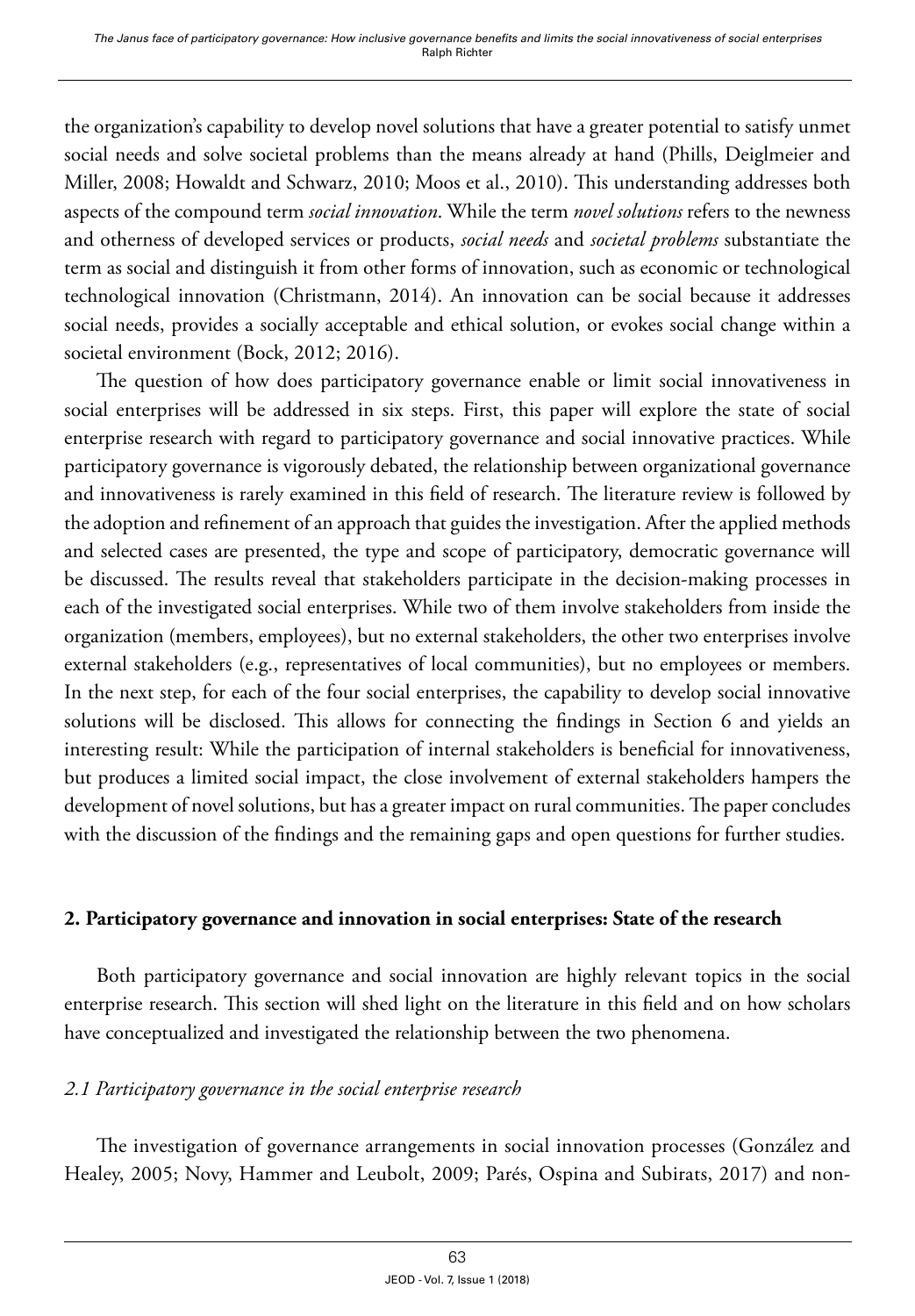profit organizations (Stone and Ostrower, 2007; Lang and Roessl, 2011) has become a flourishing field of research in recent years. The same is true for governance in social enterprises. One reason for this attention is that social enterprises call for a different governance structure as compared to for-profit enterprises. In commercial businesses, the owners or financial investors usually have ultimate decision-making power. The shareholders steer the enterprise either directly by managing the organization or indirectly by appointing managers, who report to a board of directors representing the interests of the owners (Milgrom and Roberts, 1992; Huybrechts, Mertens and Rijpens, 2014). Unlike commercial ventures, social enterprises follow mainly social goals and are committed to different groups, like clients, members, employees, or communities. Balancing such a multitude of stakeholder interests requires the involvement of stakeholders in decisionmaking and the implementation of a participatory governance structure. This is why researchers like Jacques Defourny and Marthe Nyssens regard participatory governance as one of the main attributes of social enterprises. According to them, social enterprises can be distinguished from commercial businesses not only by their pursuit of social goals but also by their shared decisionmaking and the active involvement of stakeholders (Defourny and Nyssens, 2010; Pestoff and Hulgård, 2016).

Participatory governance not only distinguishes social enterprises from their commercial counterparts but differentiates a social scientific perspective on social enterprises from a more economic understanding, as well as a European tradition from a rather Anglo-American tradition. According to Defourny and Nyssens, social scientists and many European researchers understand a *social enterprise* mainly as a specific type of organization with strong roots in the third sector, while Anglo-American researchers and those from a business administration background tend to highlight the phenomenon as a specific practice embedded in the prevalent business landscape. As a practice, *social entrepreneurship* means fulfilling social goals by entrepreneurial means, regardless of whether this is executed by a third-sector organization or a large corporation as part of its social responsibility strategy (Defourny and Nyssens, 2010; Pestoff, 2014).

The works on social enterprise governance can be classified into three groups according to their specific focus on the organization and its environment. While many scholars deal with the relationship between the organization and its external stakeholders (1), others focus on the organization itself and the participation of its workforce (2), and a third group focuses on the role of the legal framework in the governance of social enterprises (3).

1. Works on the social enterprise–stakeholder relationship discuss the importance and constraints of balancing the interests of stakeholders and provide theoretical explanations for stakeholder participation. According to Colenbrander et al. (2017), involving multiple stakeholders is imperative for the survival of social enterprises. It can provide them with expertise, legitimacy, and access to resources, and help them identify social needs. Pestoff (2014) adds that involving external stakeholders can help to balance economic and social activities and prevent social enterprises from mission drift. Huybrechts, Mertens and Rijpens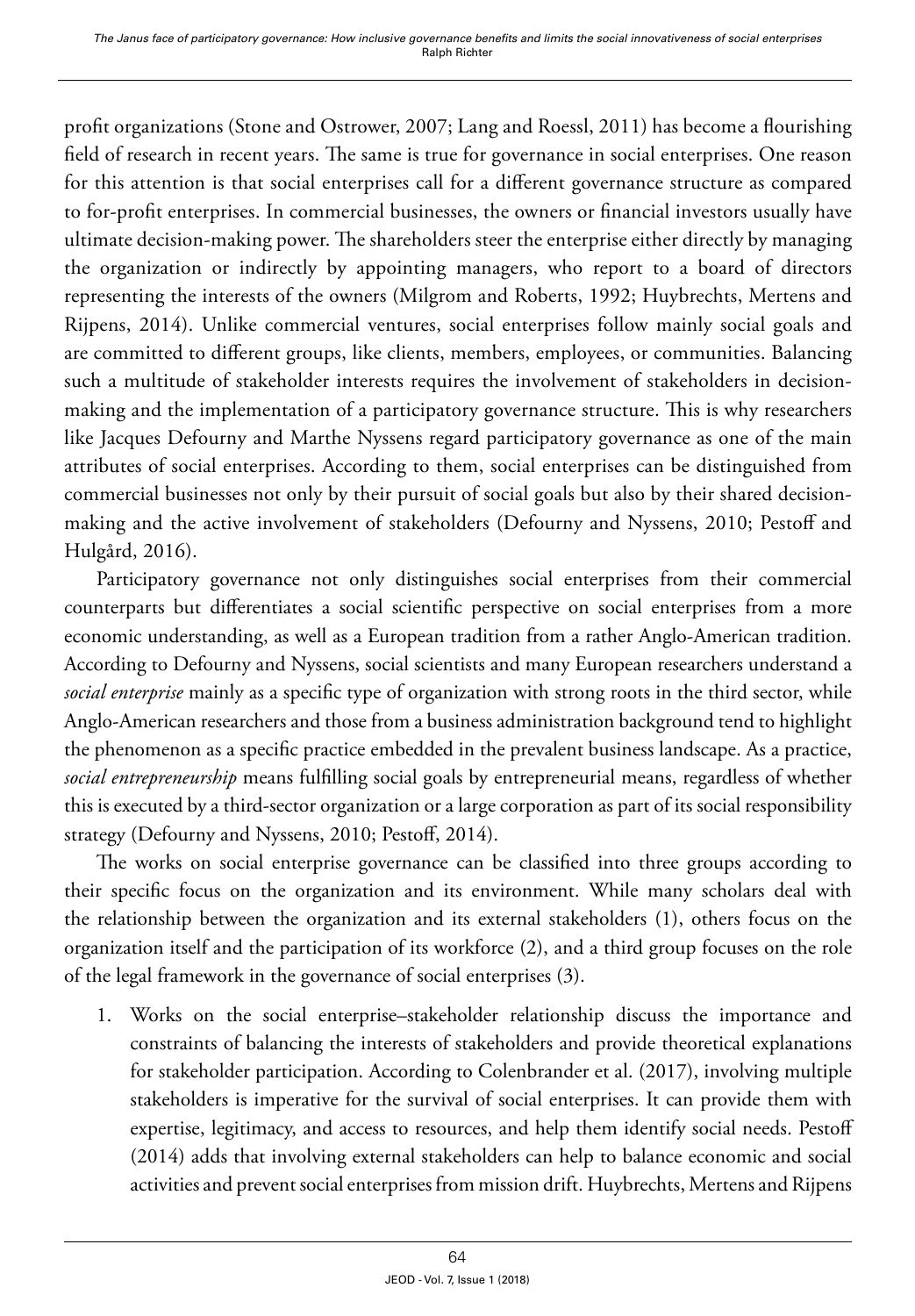(2014) describe the co-optation of stakeholders by the board of a social enterprise as a typical way of ensuring stakeholder involvement. However, according to Spear, Cornforth and Aiken (2009), participatory governance also bears risks, such as finding board members with the right skills and experience, who act in the interest of the social enterprise and not just in their own interests. Another challenge is keeping the board members active and avoiding "the iron law of oligarchy"—a state where a democratic organization is dominated by a small group of elite members (Michels, 1915; Spear, Cornforth and Aiken, 2009). Other works have searched for theoretical explanations of multiple-stakeholder involvement. Borzaga and Sacchetti (2015) show that stakeholder involvement does not just serve normative purposes but can also help to prevent losses if the exclusion of relevant stakeholders would bear social costs. Applying the resource dependency theory and new institutionalism, Huybrechts, Mertens and Rijpens (2014) demonstrate that stakeholder involvement provides access to resources (financial means, power, and information) and ensures social legitimacy. It can be concluded that in the first strand of literature, stakeholder involvement refers to actors in the *environment* of social enterprises, while internal stakeholders remain unconsidered.

- 2. Internal stakeholders are the focus of the second group of articles. The research on workforce participation has been guided by the assumption that enterprise ownership by employees would increase the survival probability of the social enterprise and work against alienated labour (Vanek, 1970; Ridley-Duff and Ponton, 2013). Ridley-Duff and Ponton (2013) develop a framework for evaluating the scope of workforce participation, which ranges from no involvement at all to democratic participation. This is further refined by distinguishing 10 areas of workforce participation, from skills development to wealth sharing (Ridley-Duff and Ponton, 2013). A test of the framework using two social enterprises as examples reveals that workforce participation is not meaningful in all fields of activity, such as in operations management, where expert knowledge and guidance by managers is advantageous (De Normanville, Wren and Ridley-Duff, 2015). Works on workforce participation, however, share with the first strand of literature the focus on one type of stakeholder (employees), while external stakeholders are not considered.
- 3. In the third group of contributions, participatory governance is not regarded simply as an organizational concept but also as a legal and political one (Spear, Cornforth and Aiken, 2009; Colenbrander et al., 2017). From this perspective, the implementation of participatory governance models also depends on the existence of appropriate legal frameworks. According to a mapping report of the European Commission (2015), as of 2015, 16 European countries had implemented "tailor-made legislation," meaning laws that "are favourable for social enterprises through enabling legal provisions" (Colenbrander et al., 2017: 544). In a case study of a Dutch social enterprise, Colenbrander et al. (2017) show that the enthusiasm for the implementation of participatory governance models is limited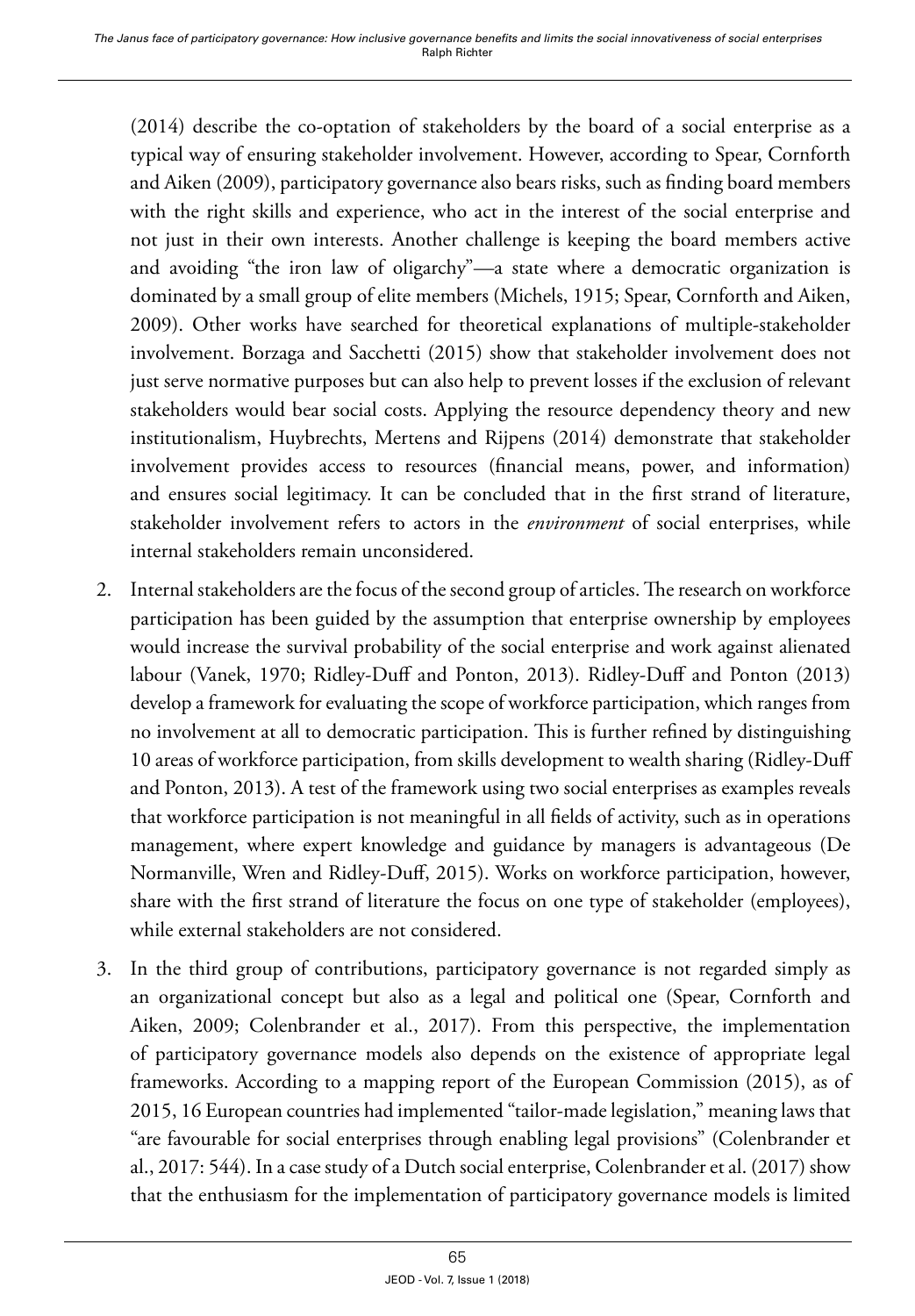if tailor-made legislation is missing. The scholars call for a legal framework according to which registration as a social enterprise requires multi-stakeholder or employee ownership with divisions of voting and profit rights as well as information and monitoring rights.

# *2.2 Participatory governance and social innovation in social enterprises*

While participatory governance is fiercely debated, the question of how this form of governance is reflected in the ability of social enterprises to develop innovative solutions attracts comparably little attention. Scientific works only sporadically address the link between participatory governance and social innovation. Where this happens, authors assume that a positive relationship exists between the degree of stakeholder participation and innovative power (Pestoff, 2014; Pestoff and Hulgård, 2016). Borzaga and Sacchetti (2015) offer a first explanation for the assumed innovative power of multi-stakeholder social enterprises. According to them, multi-stakeholder governance paves the way for networks of "actors with complementary experiences and competences […], whereby cooperation leads to increasing knowledge and understanding of persistent issues, and to the generation of ideas and possible solutions" (Borzaga and Sacchetti, 2015: 19). The way in which innovation emerges within such a "system of innovation" is *interaction* (Edquist, 2005 [1997]; Borzaga and Sacchetti, 2015). Thus, the secret of enhanced innovativeness through participation would be recruiting competent stakeholders, who act in the interest of the enterprise. Winning over competent stakeholders, however, is a challenging undertaking, as Spear, Cornforth and Aiken (2009) show.

There are two possible reasons for the limited attention to the relationship between participatory governance and innovativeness in social enterprises. On the one hand, the social entrepreneurship school centres the individual entrepreneur and disregards participatory government arrangements. On the other hand, the EMES school of social enterprise research highlights participatory governance, but pays little attention to social innovation as an outcome of social enterprises (Defourny and Nyssens, 2013). Against this backdrop, Defourny and Nyssens (2013) propose linking social innovation more directly to the participatory dimension and to the involvement of multiple stakeholders. This is in line with scholars like Frank Moulaert, who regards "social innovation as a governance change with more bottom-up participation […] and collective decision making systems" (Moulaert et al., 2013: 1). In general, Defourny and Nyssens (2013) see the biggest intersection between these two conceptions where social innovation is understood as a process and not merely as an outcome. However, an exclusive orientation toward social negotiation processes threatens to lose sight of the creative and entrepreneurial dimension of social innovation.

All in all, numerous conceptual and empirical works in the social enterprise research deal with participatory governance and provide a solid foundation on which the current study was built. However, the prior research also has its shortcomings. Works on participatory governance either deal with external stakeholders and ignore workforce participation or focus on the involvement of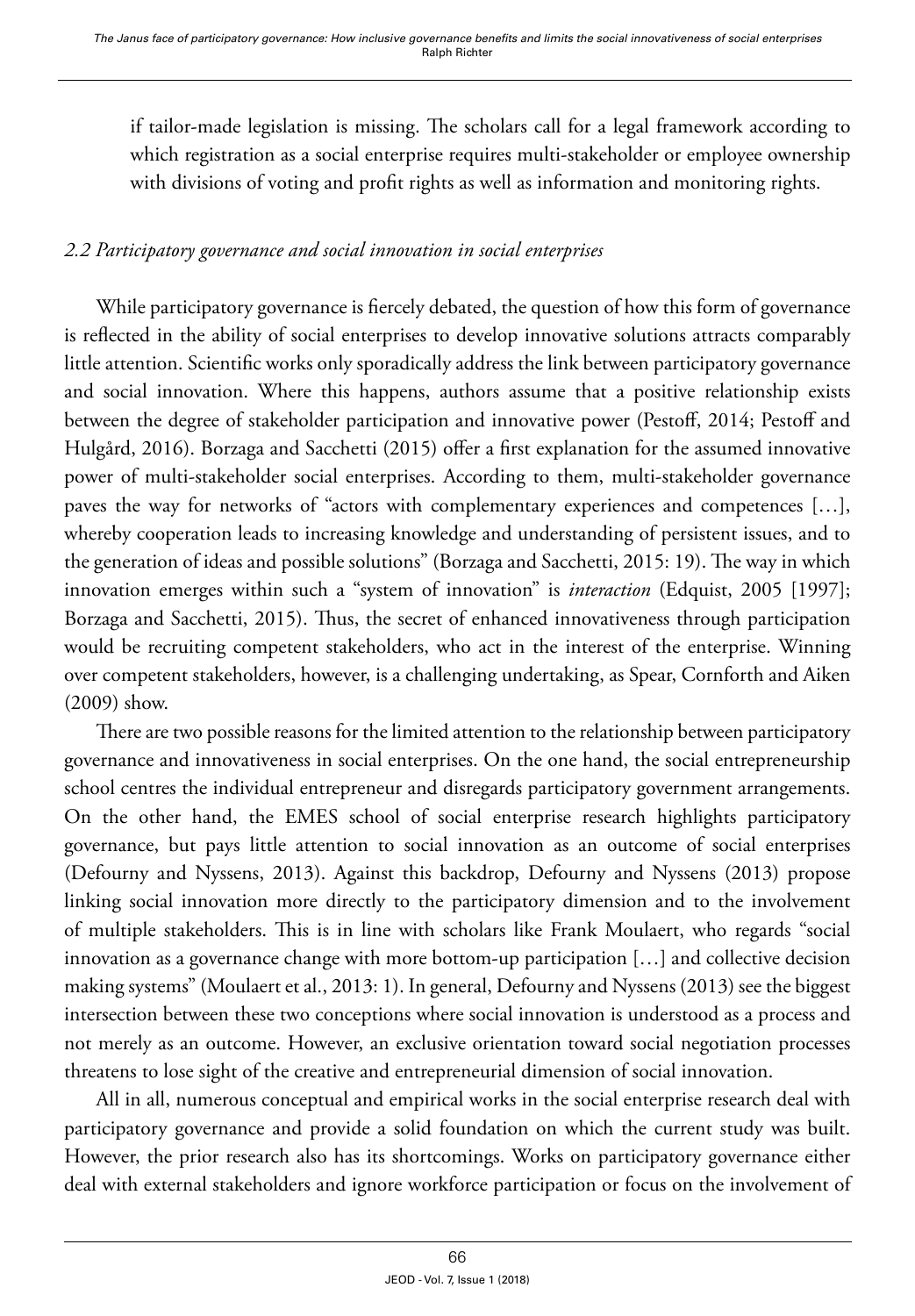internal stakeholders and exclude stakeholders from the organization's environment. Another issue is that the consequences of stakeholder participation for the ability to generate and implement innovative ideas have received scant attention. When this relationship is addressed, the authors either reduce social innovation to a social negotiation process, without paying attention to its creative aspect, or they simply assume that a positive relationship exists, without providing any empirical evidence. The literature is still missing a systematic investigation into how participatory governance is reflected in the innovative power of social enterprises. The need for a systematic analysis of the relationship between governance characteristics and the entrepreneurial and social dimension in social enterprises has been repeatedly highlighted (Pestoff, 2014; Pestoff and Hulgård, 2016).

# **3. Approach**

Given these gaps and shortcomings, this study was aimed at investigating empirically the relationship between participatory governance and the ability of social enterprises to develop social innovation solutions. This necessitated an approach that would take into account the terms in question and the relationships between them. Among various conceptions, the EMES model provided an appropriate framework (Defourny and Nyssens, 2010; 2013). It recognizes a social enterprise as a distinct organization, it can be applied to participatory governance and social innovation, and it provides assumptions about the relationship between them, although some modifications are needed, as will be demonstrated in the following.

The EMES approach entails a set of three main indicators that help to distinguish social enterprises from commercial enterprises and other types of organizations. The indicators do not provide a binding definition but describe an ideal type, in the sense of Max Weber (Defourny and Nyssens, 2010). According to the EMES approach, social enterprises are organizations that have an *entrepreneurial dimension* (continuous production of goods or distribution of services, bearing economic risks, having paid workers), a *social dimension* (working for the benefit of the community or society, initiative launched by civil society actors, limited profit distribution), and a *participatory governance dimension* (high degree of autonomy, decision-making independent of capital ownership, involvement of stakeholders) (Defourny and Nyssens, 2013). It is important to note that this model regards the three main categories as independent indicators. Social enterprises can meet the criteria to different extents. In doing so, the occurrence of one dimension does not necessarily entail the occurrence of another dimension. This complementary relationship is different from the Earned Income School of social enterprise research, where economic and social criteria mark the extremes of a continuum and have an inverse relation (Pestoff, 2014; Pestoff and Hulgård, 2016).

A weakness of the EMES model is that social innovation is absent from its set of indicators and subcategories. However, even though the founders of the EMES model preferred to abstain from making social innovation a central criterion for social enterprises, this characteristic can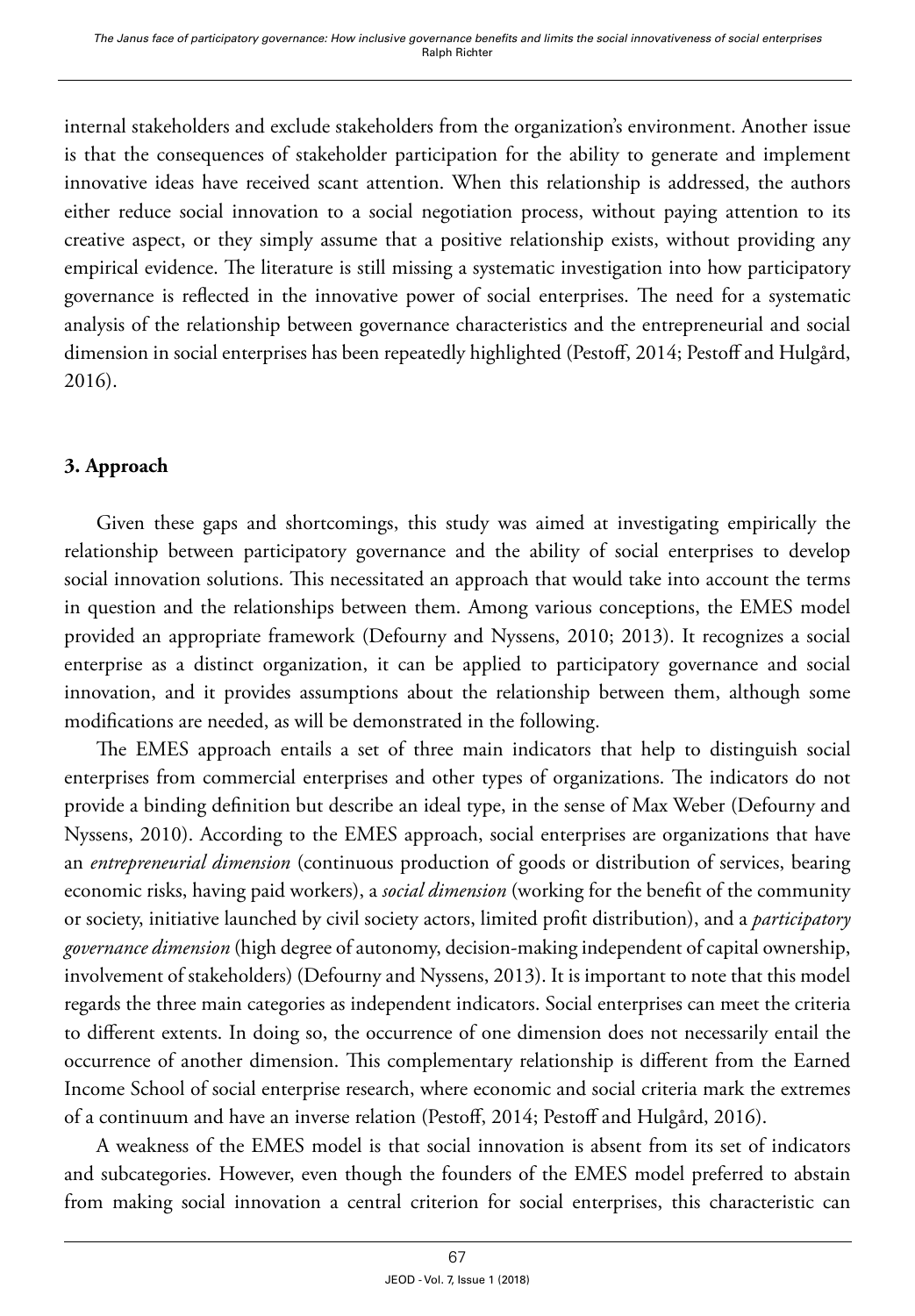be integrated in the model without harming it. Following the initially given definition, social innovativeness is a compound term that stands for the ability of organizations to develop new and novel services and products in order to satisfy unmet social needs and solve social problems. The first part of the definition locates social innovation in the entrepreneurial dimension of the EMES model, and the latter in the social dimension. Social innovativeness is a capability of social enterprises that comprises both a social mission and entrepreneurial thinking. Figure 1 depicts this in the form of a cloud, surrounding the social and entrepreneurial dimension. The double character of social innovativeness also means that the empirical study not only investigates one link but two—one relationship between the governance and social dimensions and one between the governance and entrepreneurial dimensions. In Figure 1, both relationships have a plus and a minus sign to indicate alternative assumptions. Following Schumpeter and the assumption that innovativeness is a personality trait of entrepreneurs, a negative relationship between participatory governance and social innovativeness would prevail. According to the alternative hypothesis, the involvement of multiple stakeholders in decision-making would lead to a "system of innovation" (Edquist, 2005 [1997]). In this case, a positive relationship between participatory governance and social innovativeness would emerge. This study focused on the effect of participatory governance on social innovativeness (bold arrow), even though an inverse effect of social innovation strength on the form of governance was also possible.



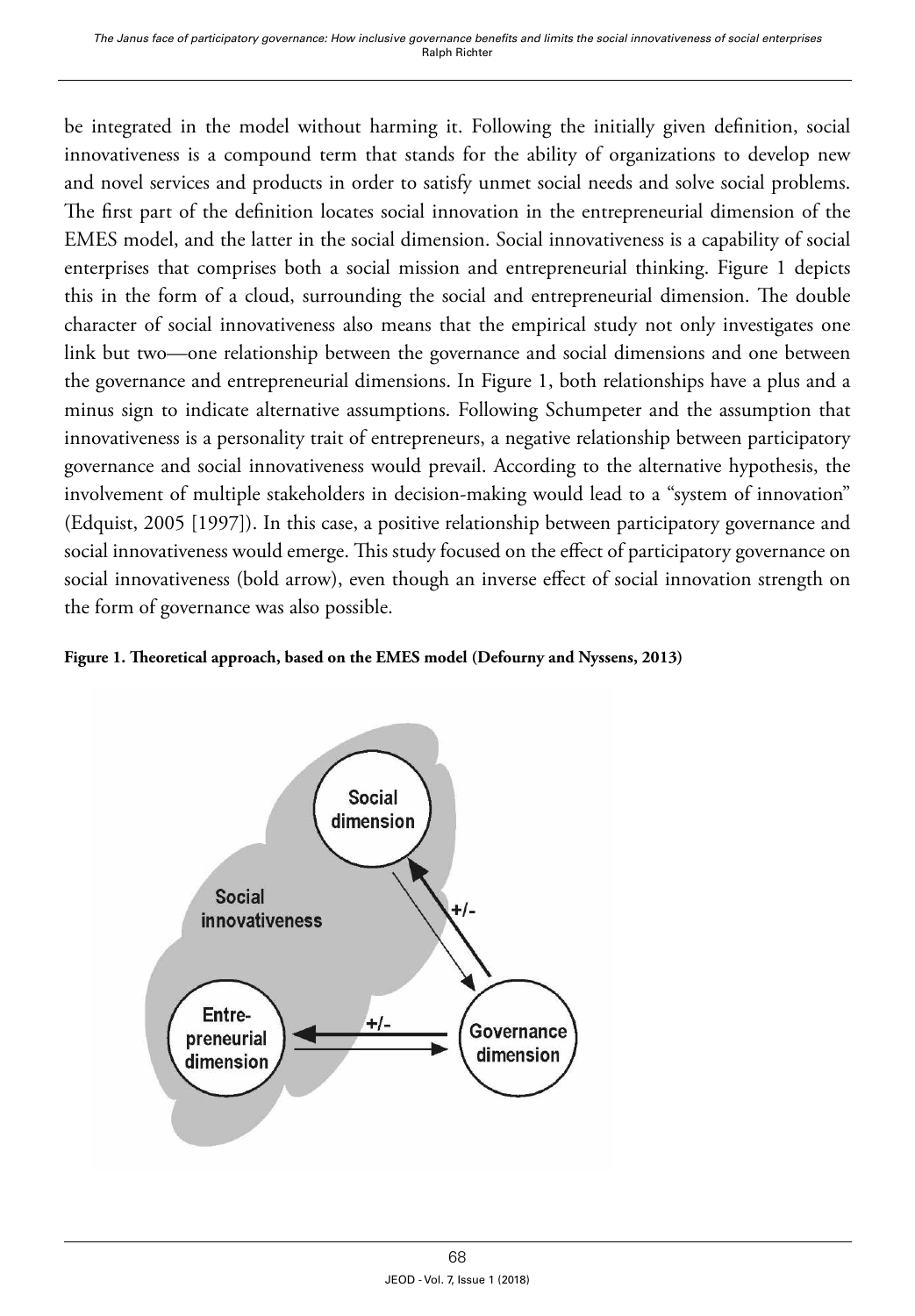With regard to the subsequent operationalization, the entrepreneurial thinking/innovativeness, social mission/social innovativeness, and participatory governance dimensions require further clarification.

The *entrepreneurial dimension* is relevant to this research because the ability to innovate is regarded as a core characteristic of entrepreneurship and an important criterion in the performance of an enterprise. In the entrepreneurial dimension, the focus is on the ability to create new combinations (Schumpeter, 2006 [1939]), while the social aspect of social innovativeness remains an element of the social dimension. Multitudinous measurements have been developed with the aim of detecting innovative strength. However, many of them refer to customers' adoption of new developments, focus on the innovation capacity of regions or nation states (Krlev, Bund and Mildenberger, 2014; Bund et al., 2015), or regard innovativeness *a priori* to be a personality trait of an entrepreneur (Hurt, Joseph and Cook, 1977; Goldsmith and Foxall, 2003). For our purposes, the conception of *organizational innovativeness* is more appropriate. Moos et al. (2010: 1) define this as "the ability of a firm to continuously generate and implement innovations". When it comes to measurement, the authors distinguish between input and output orientations. While an input orientation refers to the ambition to search for new and novel solutions and to undertake ongoing research and development activities, an output orientation refers to the ability to *implement* innovative solutions, demonstrated by the existence of innovative services and products (Moos et al., 2010). Both the input and output aspects will be reflected in the operationalization of social innovativeness in Section 5.

The differentiation between the input and output orientations also guided the measurement of the *social dimension* of social innovativeness. We distinguished between the social mission of innovation processes and the social impact of innovative products and services. The social mission refers to the question of how much of the motivation behind current innovation activities is "to benefit the community" (Defourny and Nyssens, 2010: 43), as opposed to satisfying only entrepreneurial interests, and the ambition of social enterprises to effect social change with their innovation activities. While the social mission is an element of the input respectively process orientation, social impact is an aspect of the output respectively product orientation. On the one hand, social impact refers to the extent to which an implemented innovative service or product addresses the whole community and not just particular groups; on the other hand, it refers to social changes provoked by the service or product in a community or society. The process and output dimensions reflect the two groups of social innovation measurements identified by Antadze and Westley (2012) and Dainiene and Dagiliene (2016).

The *governance dimension* refers to the multi-stakeholder ownership of social enterprises and their information and monitoring rights (Defourny and Nyssens, 2010; Colenbrander et al., 2017). Of vital importance is the democratic involvement of stakeholders in strategic decisions. Adopting Colenbrander et al.'s (2017: 547) definition of a stakeholder—"anyone who effects or is affected by company's activities"—we considered internal (employees, members) and external stakeholders (local authorities, clients, members of rural communities), and investigated the extent to which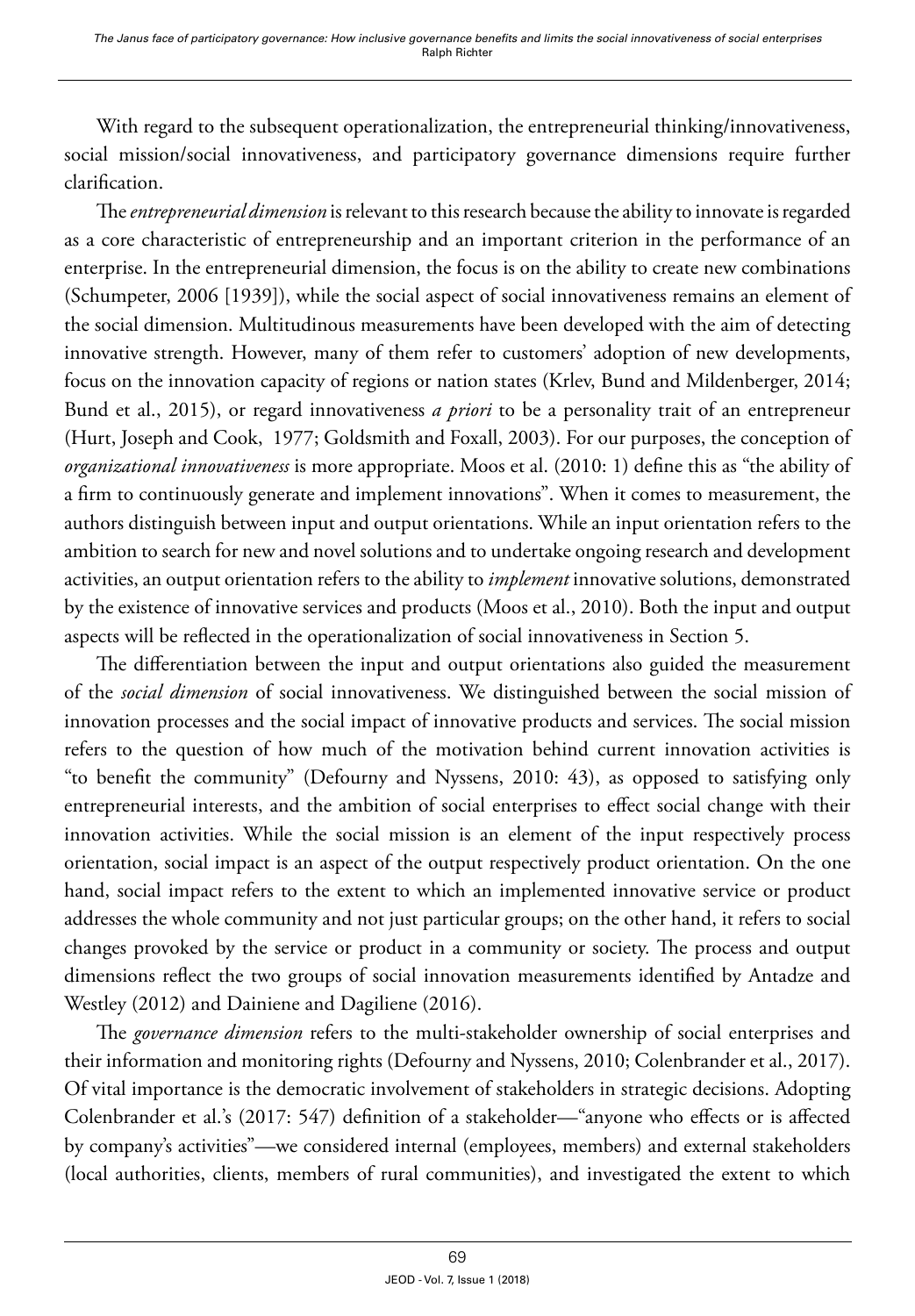both are involved in decision-making. Finally, participatory governance is a normative term as far as it is understood as an attempt to avoid hierarchical structures and making decisions over people's heads. Participatory governance lends a political dimension to the definition of social enterprises, thus complementing the social and entrepreneurial dimensions.

# **4. Methodology**

The aim of the study was to uncover whether and how participatory governance affects the capability of social enterprises to develop and implement novel solutions to social challenges. A crosscase analysis was appropriate for investigating the relationship between participatory governance and social innovativeness in social enterprises. A qualitative analysis of a select number of cases would allow us to assess the relationship between the independent and dependent variables (participatory governance and social innovativeness, respectively) across cases and explore the causes of different patterns of relationships (Eisenhardt and Graebner, 2007). We applied the cross-case analysis as a causally analytical methodology, which "produces limited generalizations concerning the causes of theoretically defined categories of empirical phenomena… common to a set of cases" (Ragin, 1989: 35). A qualitative methodology was more suitable than a quantitative procedure because it would enable an in-depth analysis of the causes of relationships and the observation of actual practices of participatory governance and innovation processes, rather than basing the research on information about formal regulations and reported practices. Since stakeholder involvement and innovation ability are highly desirable concepts, there was a danger that statutory regulations and information given by social entrepreneurs in questionnaires would differ considerably from actual practices. Thus, to manage the problem of desirability, we used participatory observations and collected qualitative data in ethnographic field studies.

We selected four cases of social enterprises and their respective regional environment. As compared to using only one or two cases, four cases provide a better empirical knowledge base for a cross-case analysis (Richter, 2017). The main selection criterion was the legal form of the enterprise. Social enterprises are not a homogeneous group of organizations with only one possible legal status; they have a variety of organizational characteristics and legal forms (Defourny and Nyssens, 2017). Choosing case enterprises with different legal statuses enabled us to vary the type and degree of stakeholder involvement because legal forms correspond with differences in stakeholder participation. Furthermore, selecting social enterprises with different legal statuses would mean varying the independent variable (stakeholder involvement) and observing whether differences in stakeholder involvement correspond with differences in the social innovative strength of social enterprises (dependent variable)—that is, whether patterns of relationships appear. Among the four selected social enterprises, two had the legal status of cooperatives, one of a limited company with charity status, and one of a foundation (see Table 1). Apart from this, the selected organizations were supposed to be social enterprises in the broad sense of being independent organizations pursuing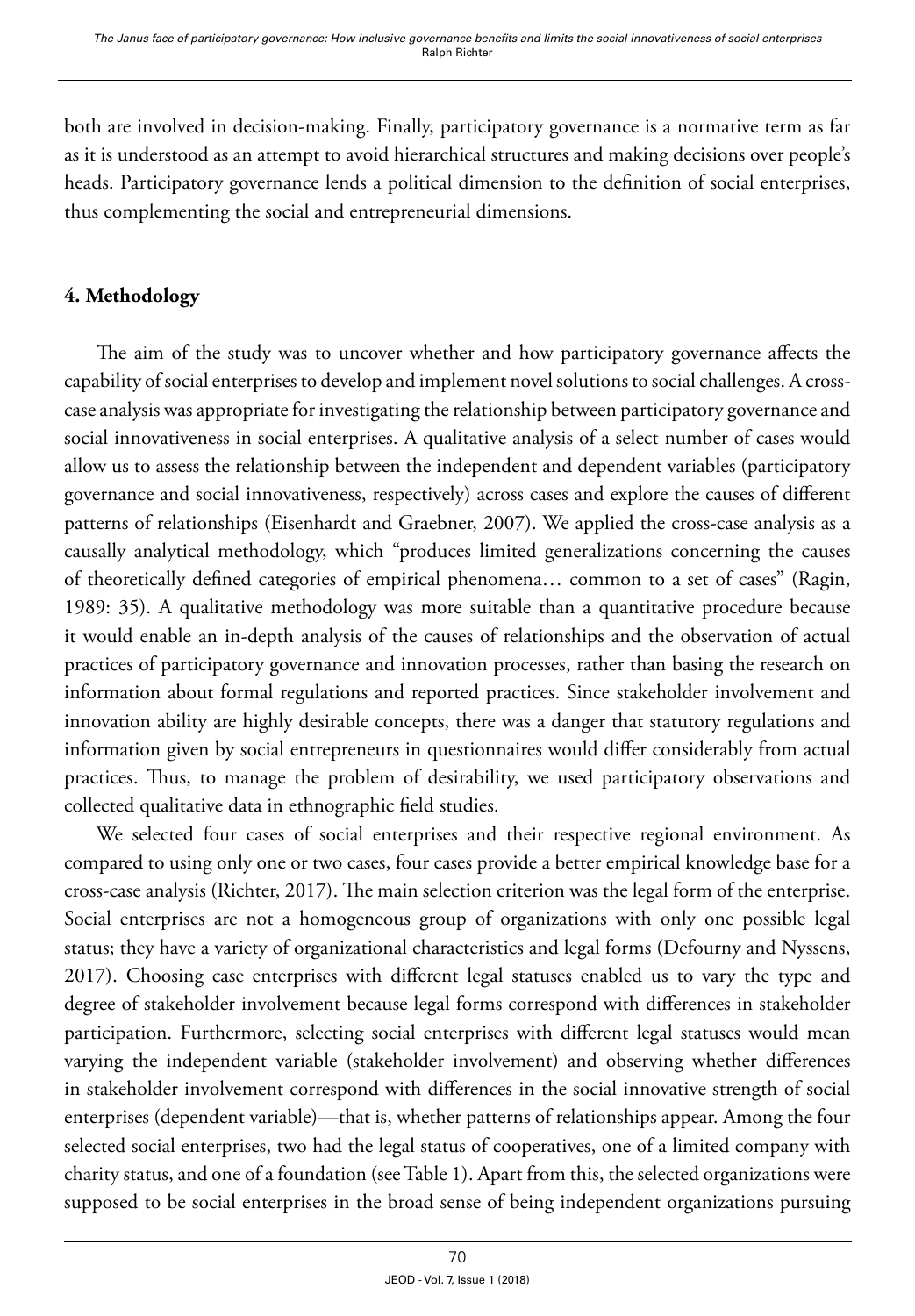social goals by entrepreneurial means. The social enterprises are located in Mid-West Ireland, Northeast Poland, Upper Austria, and Central Greece, thus representing the social enterprise approaches in different parts of Europe. While the Irish and Polish enterprises operate in the field of regional development, the focus of the Austrian enterprise is on technology education, and that of the Greek enterprise on new products and methods in agriculture.

The research was part of an EU-financed research and training project carried out between February 2016 and March 2018. During long-term field trips, a group of researchers including the author investigated the functioning of the four social enterprises. The field research included participatory observations of everyday practices and of key events, such as team gatherings and board meetings. The observations were constantly documented with the help of field notes. Apart from observations, we conducted expert interviews with managers and internal and external stakeholders, such as employees, members, clients, local authorities, and members of rural communities. Additionally, we collected documents, such as charters, bylaws, and strategy papers, which were of particular value in terms of providing factual knowledge. In total, we collected and analysed 50 qualitative expert interviews, 111 pages of field notes, and 27 documents across the four case studies (see Table 1).

| Case study      | Legal status                           | Location         | No. of expert<br>interviews | Pages of field<br>notes | No. of analyzed<br>documents |
|-----------------|----------------------------------------|------------------|-----------------------------|-------------------------|------------------------------|
| SE <sub>1</sub> | Cooperative                            | Upper Austria    | 11                          | 32                      | 9                            |
| SE <sub>2</sub> | Cooperative                            | Central Greece   | 11                          | 16                      | 4                            |
| SE <sub>3</sub> | Limited company<br>with charity status | Mid-West Ireland | 12                          | 33                      | 8                            |
| SE <sub>4</sub> | Foundation                             | Northeast Poland | 16                          | 30                      | 6                            |
|                 |                                        | Total:           | 50                          | 111                     | 27                           |

**Table 1. Overview of the four case studies and the collected empirical data**

Governance arrangements were determined by way of participatory observations, expert interviews, and document analyses, while social innovativeness was investigated via participatory observations and expert interviews. The expert interviews assisted in consolidating observations and filling information gaps where organizational practices could not be immediately observed. The interview guidelines helped the interviewer ensure that the relevant topics were mentioned, while leaving room for taking different paths and addressing additional topics raised by the interview partners. The guidelines consisted of topical blocks with initial open questions, such as "How are decisions made at your organization?" and "How do you develop new ideas, offers, and products?". If the initiated narration did not address further relevant topics, more detailed questions were raised, such as "In how far are stakeholders involved in decision-making processes?" or "Who has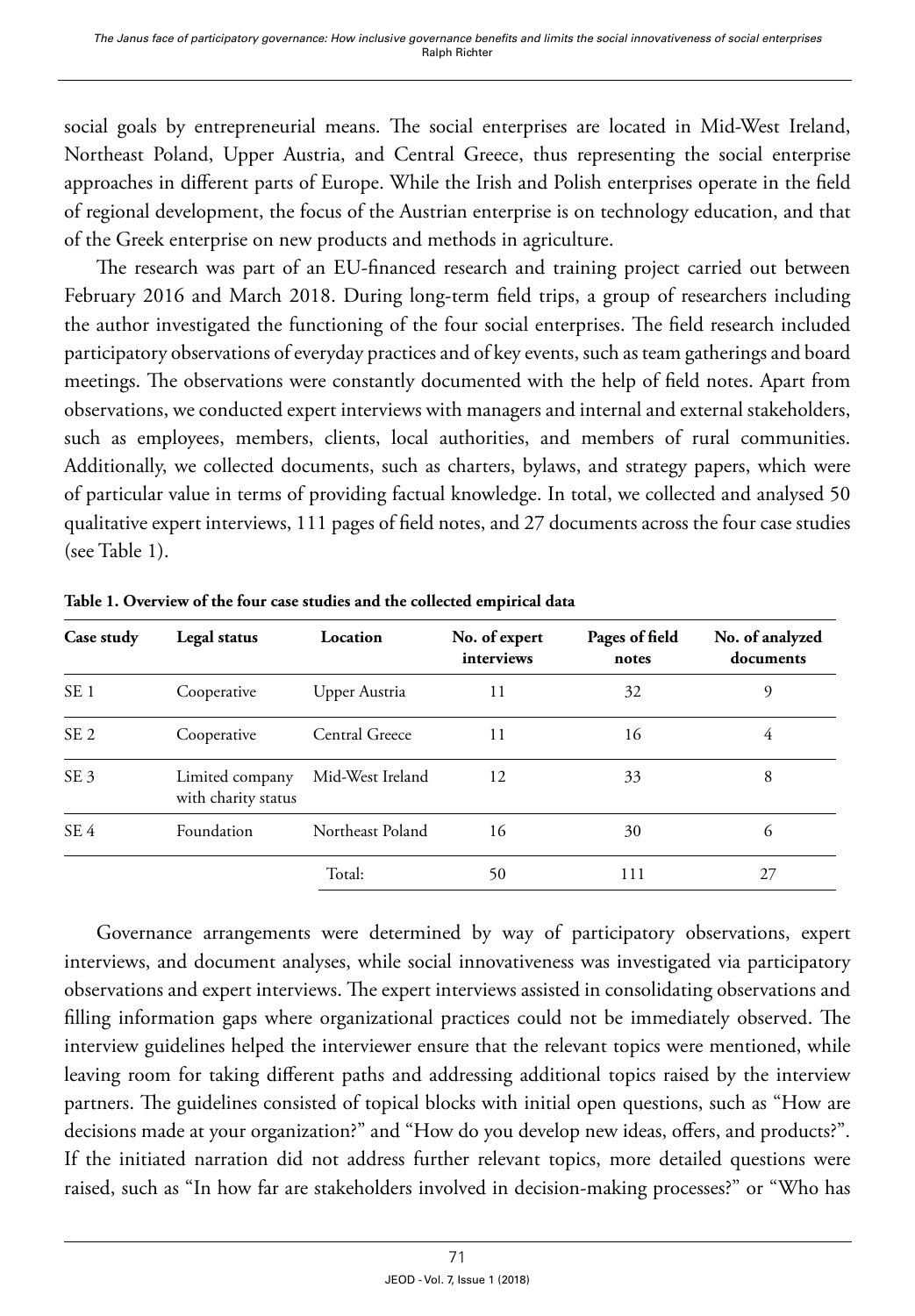the right to make decisions?". Interviewing persons with different roles, and potentially divergent perspectives, allowed us to countercheck information and strive to obtain data that represent the diversity of perspectives.

The analysis of the empirical data was executed in three steps. First, each case was reconstructed separately with regard to the characteristics in question. The picture was successively completed by uncovering relevant information and evidence from the collected documents, field notes, and interview transcripts. In this way, the findings could be counterchecked and consolidated by means of different empirical sources. Second, the cases were compared along the relevant dimensions. Here, the focus was on identifying patterns of relationships between participatory governance and social innovativeness. In the third step, an in-depth analysis of the empirical material was undertaken to find empirical evidence of underlying causes explaining systematic variations in social innovativeness depending on the type of participatory governance.

#### **5. Results**

This section presents the results of the analysis, starting with the *formal* governance regulations of the four social enterprises, then moving on to governance *practices* involving stakeholders in the decision-making, and concluding with the capacity of social enterprises to develop and implement social innovation solutions.

## *5.1 Formal regulations of stakeholder participation*

Each of the social enterprises has chosen a legal status that allows for the participation of different types of stakeholders in the decision-making. SE 1 and SE 2 have the status of cooperatives, and they involve their members in entrepreneurial decisions. SE 3 is a limited company with charity status, and SE 4 is a foundation. Both SE 3 and SE 4 possess supervisory boards, which are supposed to guarantee the participation of several stakeholders. While in SE 1 and SE 2, the central stakeholders are part of the organization itself, in SE 3 and SE 4, stakeholders come from the environment of the organization and involve community groups, local and regional authorities, and business communities. The organizations also differ in terms of the involvement of employees. In SE 1, the members are both employ*ers* and employ*ees*. As such, they are fully involved in all important decisions. A degree of participation is also envisaged for the employees in SE 4, who have a representative on the executive board. In contrast, SE 2 and SE 3 do not grant their staff members any formal decision-making rights.

In most of the organizations, stakeholder participation is limited to fundamental decisions, such as changes in statutes and decisions about strategic plans or substantial investments, while decisions about regular operational issues are the responsibility of the management team. This is supposed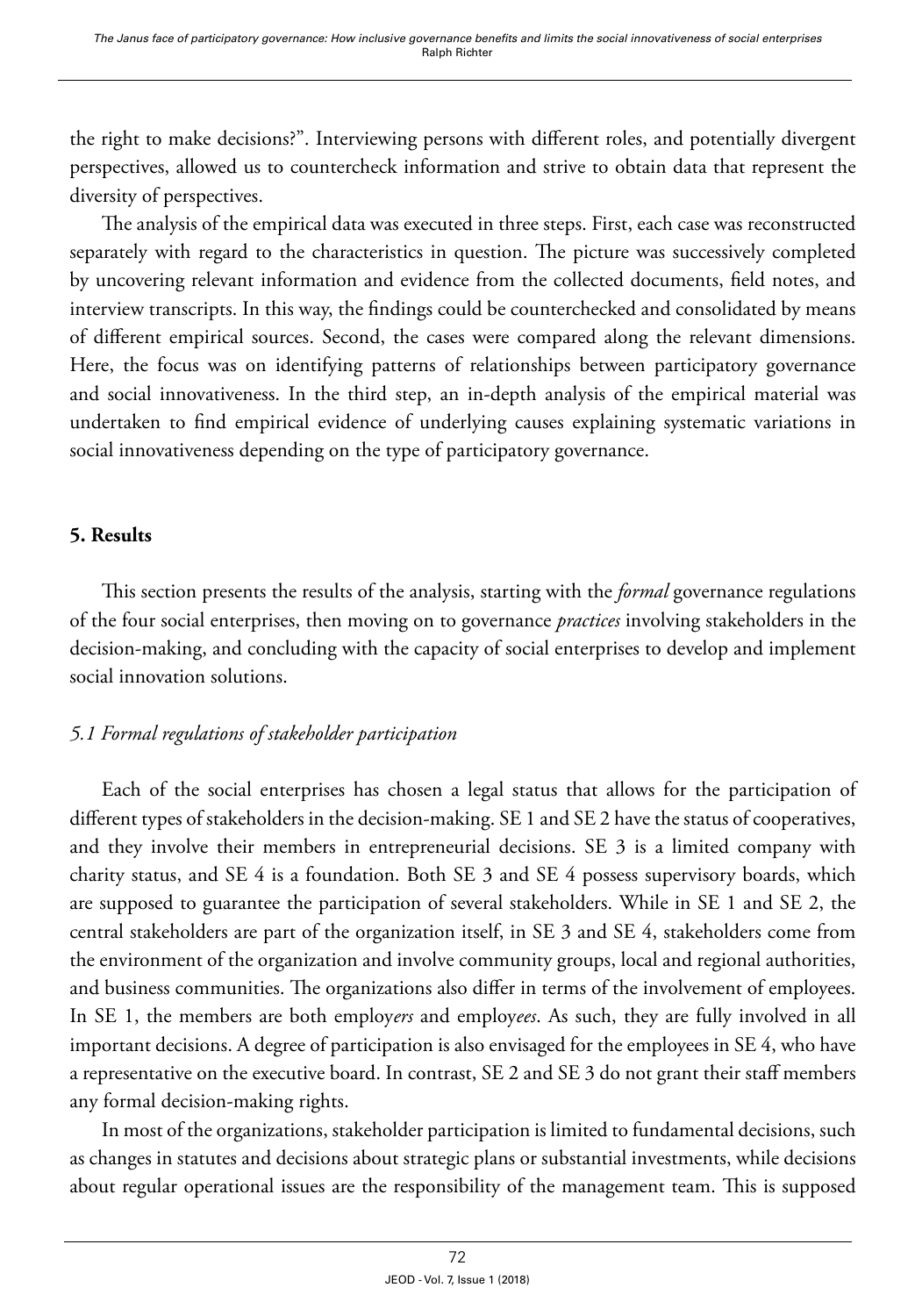to ensure that the stakeholders' interests are respected and the decisions are made effectively and with high expertise. However, SE 1 is an exception regarding the delegation of operational decisions to management. In this cooperative, the 14 members decide about operational issues collectively. More specific topics, such as human resources development or public relations, are delegated to internal sub-groups, but not to external management. This circular method is part of SE 1's "sociocratic governance" model. Another characteristic of this model is that decisions are made on consensus (i.e., only if all members agree). This is supposed to prevent decision-making processes from producing winners and losers, and to strengthen the cohesion of the group. In the other three social enterprises, decision-making bodies decide on the basis of a simple majority. Every cooperative member in SE 2 and board member in SE 3 has one vote, while on the executive board of SE 4, the votes are weighted. There, the executive officer has 50 percent of the voting power, while the other half of the voting power is equally distributed among the representatives of the employees and external stakeholders (see Table 2).

## *5.2 Participatory governance in practice*

On the basis of the formal organizational structures, it could be concluded that the social enterprises intensively involve stakeholders in their decision-making processes. However, it is known that with organizations, actual practices may differ from the formal structure (Scott and Davis, 2007; Preisendörfer, 2016). For example, the formally declared involvement of stakeholders in decision-making might be bypassed in practice in order to act faster and be more flexible. Since the analysis of the interrelation between participatory governance and innovative power requires an understanding of the actual practices, rather than ideal regulations, we reconstructed and assessed the extent of the stakeholders' participation in decision-making as an actual practice.

At SE 1, we observed discrepancies between the governance practices and the high standards imposed by the sociocratic governance model. Decision-making under equal conditions is partly undermined by informal groups among the 14 members and employees, where members exclusively share information and opinions, which can influence the final decision-making, even though the consent procedure avoids bigger disruptions. Even more influential is the founder of the enterprise, who can be regarded as a *primus inter pares*. While formally having the same rights as every other member, he exerts his influence by setting topics on the agenda and by exercising more authority in discussion rounds. Apart from these minor limitations, the governance model of SE 1 ensures that its members and employees enjoy a high degree of participation ("*Sociocracy means joint governance.*  [...] And that's how we live it."<sup>1</sup>). However, participatory governance is limited to a small group of member-employees and does not extend to local or regional stakeholders.

In SE 2, an in-depth observation of governance practices revealed greater risks for participatory

Member of SE 1, interviewed by the author, March 10, 2016.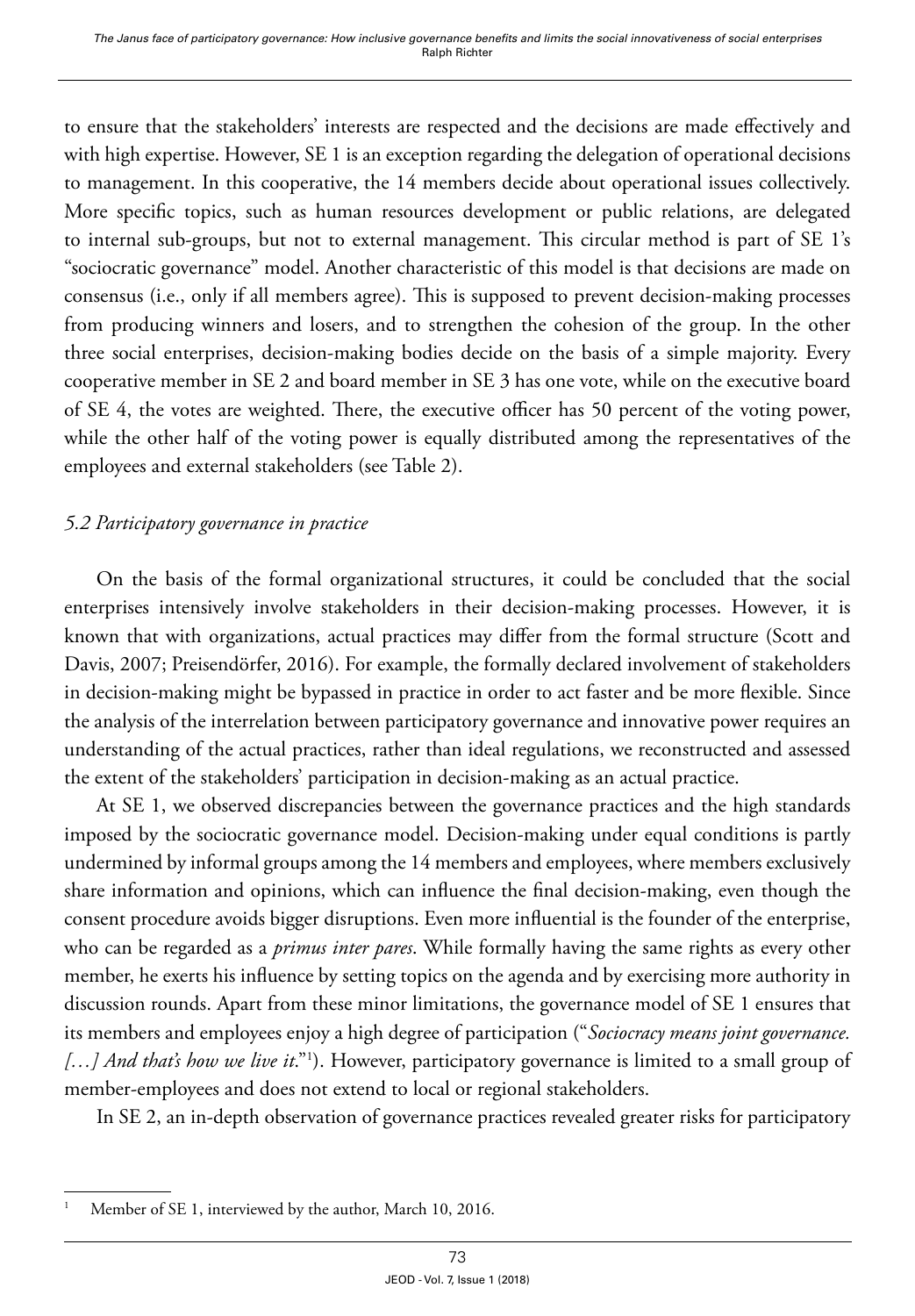governance, due to the different interests of management on the one hand, and the majority of the members on the other hand. While the executive officer argued for the expansion of the organization, for taking loans, and for investing in better production facilities, the members of the cooperative avoided taking credit and preferred slow expansion. This resulted in tensions between management and members and in the members' reduced involvement in operational decisions and strategic planning. However, the solo attempts of the manager cease where the statute of the cooperative ensures participatory rights and democratic decision-making. The 70 members are determined to make use of their rights—not least because "*Greece is the birthplace of democracy*"2 . There exists a lively discussion culture and a board that strives to balance between the members and management. External stakeholders, such as local authorities, are not formally involved, but decision-makers from these bodies are among the 70 members, thus maintaining contact between the organization and the local and regional governments.

In SE 3, the involvement of stakeholders from the organizational environment is crucial for everyday practice. The management regularly consults the board and maintains trustful relationships with board members. Moreover, the management involves board members not only in the final decision-making but also throughout the decision-making process and in the identification of needs and wants ("*Our board structure made a lot of very strong sub-committees […] and that strategy subcommittee. You're evolving from what you're listening to, you know, what are communities' needs*."3 ). This joint governance arrangement is meant to provide the organization with legitimacy and relieve the management of burdens that the enterprise is facing. The 40 employees, however, are less involved. They are informed at regular team meetings, but do not participate in the development of strategic plans or final decisions.

The case of the largest gap between formal governance arrangements and actual practices was observed in SE 4. While governance bodies, such as the board of stakeholders and the executive board, fulfil their statutory duties, the actual decision-making power is concentrated in the hands of the chief executive officer, called "president" in Poland. The president develops strategic plans, puts topics on the agenda, and makes internal and external stakeholders follow his ideas. The president can be regarded as a charismatic leader, who infects people with his visions, resoluteness, and courage ("*He has always found people that follow him. And everyone has fulfilled his or her role properly*."4 ). Other stakeholders besides the charismatic leader have little aspirations to exert an influence on the enterprise. They fully trust his competence and shaping power ("*He gives us jobs, he gives salaries. What more could we want?*"5 ).

<sup>&</sup>lt;sup>2</sup> Members of SE 2, interviewed by the author, March 14, 2017.

<sup>&</sup>lt;sup>3</sup> Executive manager of SE 3, interviewed by the author, April 28, 2016.

<sup>4</sup> Representative of a local partner organization of SE 4, interviewed by the author, February 15, 2017.

<sup>5</sup> Staff member of SE 4, interviewed by the author, January 23, 2017.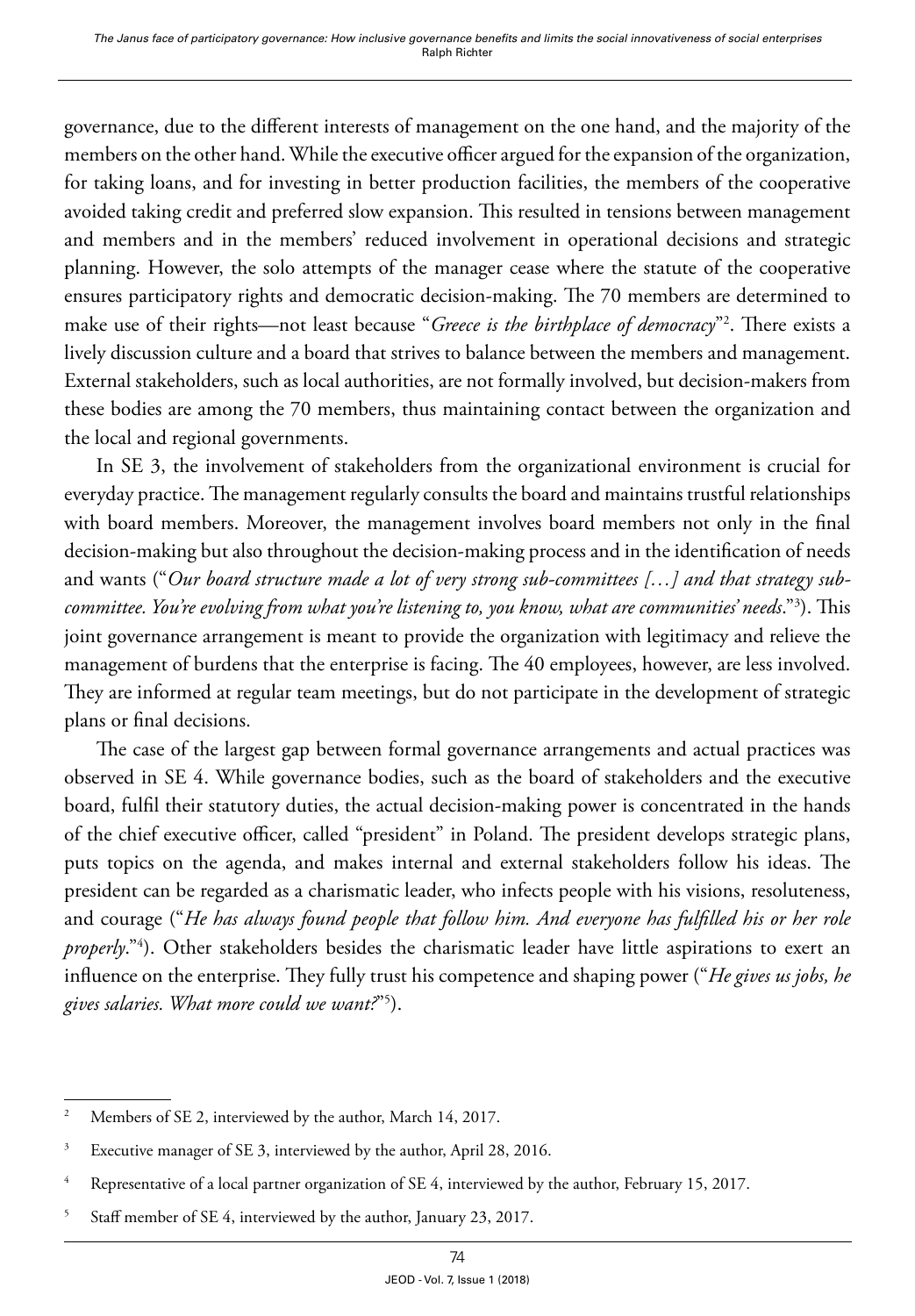#### **Table 2. Formal regulations and actual degree of participatory governance in social enterprises (qualitative scale of participation reaching from no participation to a low degree, moderate degree, and high degree of participation)**

| Criteria                             |                                                                                            | Social enterprise case study                                                                                                                                                                                                                                        |                                                                                                                                                                                                                                         |                                                                                                                    |                                                                                                                          |  |  |
|--------------------------------------|--------------------------------------------------------------------------------------------|---------------------------------------------------------------------------------------------------------------------------------------------------------------------------------------------------------------------------------------------------------------------|-----------------------------------------------------------------------------------------------------------------------------------------------------------------------------------------------------------------------------------------|--------------------------------------------------------------------------------------------------------------------|--------------------------------------------------------------------------------------------------------------------------|--|--|
|                                      |                                                                                            | SE <sub>1</sub>                                                                                                                                                                                                                                                     | SE <sub>2</sub>                                                                                                                                                                                                                         | SE <sub>3</sub>                                                                                                    | SE <sub>4</sub>                                                                                                          |  |  |
| Formal regulations                   | Legal status                                                                               | Cooperative                                                                                                                                                                                                                                                         | Cooperative                                                                                                                                                                                                                             | Limited company<br>with charity status                                                                             | Foundation                                                                                                               |  |  |
|                                      | Stakeholders<br>involved                                                                   | Members, employees<br>(internal)                                                                                                                                                                                                                                    | Members<br>(mainly internal)                                                                                                                                                                                                            | Local communities,<br>public authorities,<br>business community<br>(external)                                      | Local and regional<br>authorities, business<br>club, NGO,<br>employees<br>(internal and<br>external)                     |  |  |
|                                      | Decision-<br>making<br>procedures and<br>bodies                                            | Decisions made on<br>consensus in the<br>coordination circle; no<br>external delegation of<br>decisions                                                                                                                                                             | Majority decisions<br>on the board and<br>the general assembly<br>(one member, one<br>vote); operational<br>decisions delegated to<br>management                                                                                        | Majority decisions on<br>the board; operational<br>decisions delegated to<br>management                            | Operational<br>decisions delegated<br>to executive board;<br>weighted share<br>of votes on the<br>executive board        |  |  |
| Participatory governance in practice | Degree of<br>participation<br>of stakeholders<br>from<br>within the<br>organization        | High degree of<br>participation<br>(Sociocratic<br>governance model<br>ensures high level<br>of participation<br>among the member-<br>employees, although<br>the intensive exchange<br>between core members<br>evokes discrepancy<br>between ideal and<br>practice) | Moderate-high<br>degree<br>of participation<br>(Reduced involvement<br>of members in<br>operational decisions<br>and strategic<br>planning;<br>However, members<br>defend democratic<br>rights when it comes<br>to principal decisions) | Low degree of<br>participation<br>(Employees get<br>informed, but are not<br>involved in decision-<br>making)      | Low degree<br>of participation<br>(Little aspirations of<br>employees to exert<br>an influence on<br>decisions)          |  |  |
|                                      | Degree of<br>participation<br>of stakeholders<br>from the<br>organizational<br>environment | No participation                                                                                                                                                                                                                                                    | Low degree<br>of participation<br>(Several local and<br>regional decision-<br>makers are ordinary<br>members of the<br>cooperative)                                                                                                     | High degree<br>of participation<br>(Close coordination)<br>between stakeholders<br>on the board and<br>management) | Moderate degree<br>of participation<br>(Stakeholders trust)<br>the charismatic<br>leader and delegate<br>responsibility) |  |  |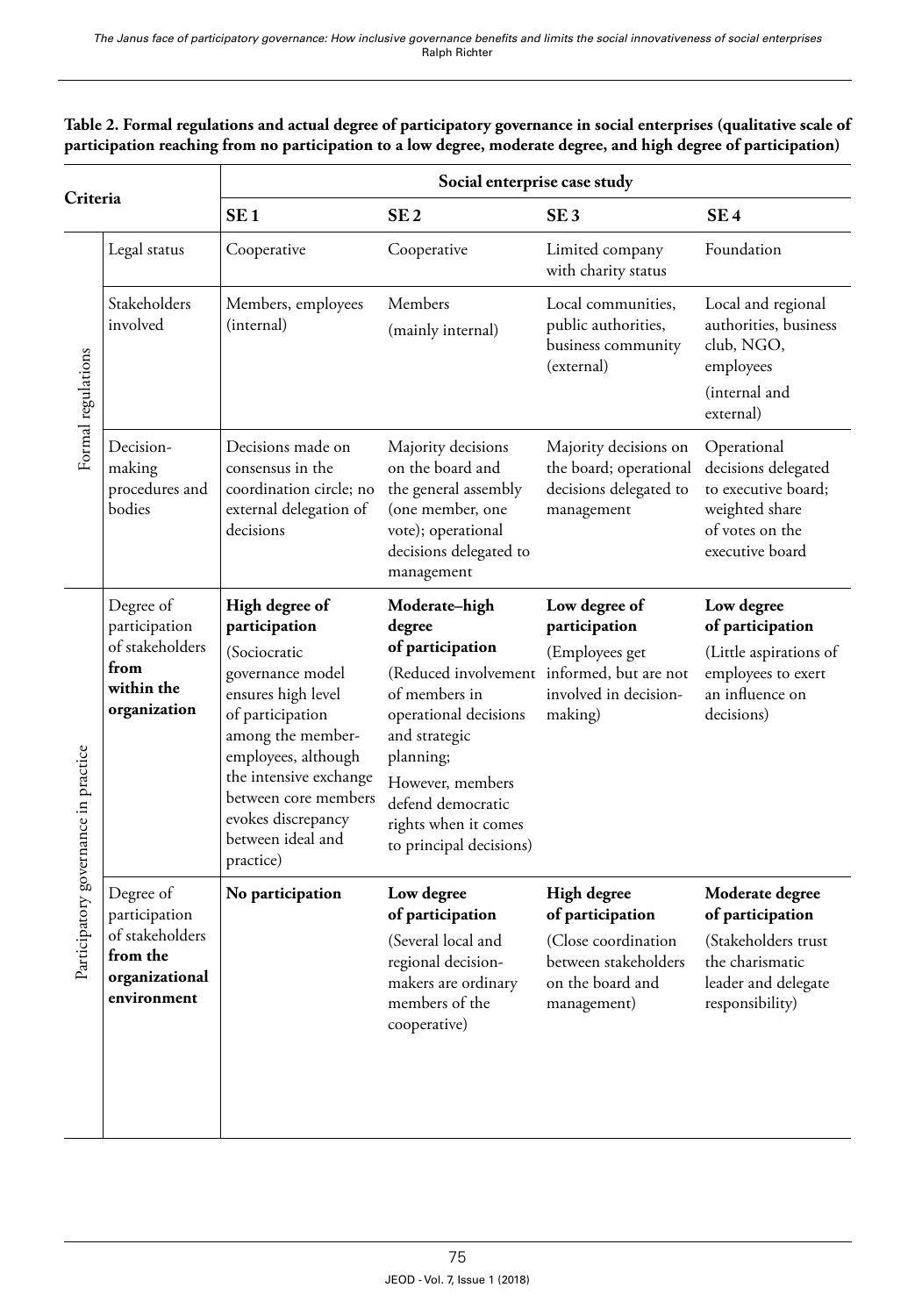Table 2 summarizes the results of the participatory governance analysis. While the upper part of the table provides information on formal governance arrangements, the lower part shows the actual degree of stakeholder participation as determined by means of on-site observations. The comparison of formal governance arrangements revealed that social enterprises—depending on their legal status—either involve internal or external stakeholders, but rarely both. The different relevance of internal and external stakeholders made it advisable to assess the degree of participatory governance separately for the two groups. The assessment confirmed the inverse proportion of stakeholder participation from within the organization and from the organization's environment. While the two cooperatives (SE 1 and SE 2) involve members and employees in the decisionmaking, external stakeholders are not at all involved (SE 1) or involved to a limited extent (SE 2). By contrast, the enterprise with charity status (SE 3) and the foundation (SE 4) invite local authorities and communities to participate, but rarely employees or members.

# *5.3 Social innovativeness of social enterprises*

How well do social enterprises succeed in developing novel solutions to social challenges that is, how strong is their social innovativeness? To answer this question, a set of indicators was developed that was founded in the theoretical thoughts explicated in Section 3. All in all, social innovativeness was captured by four qualitative indicators—two measuring the innovative strength and two the social dimension. Innovativeness was distinguished as input and output orientations (Moos et al., 2010). In the input orientation, innovativeness is articulated in the ambition of social entrepreneurs to search for the new and the better and in the extent of present research and development activities, while the output orientation refers to the proven ability to implement innovative services or products. For the social dimension, we investigated, first, the extent to which current innovation activities address the community and aim to contribute to social change and, second, the social impact of existing services and products. Altogether, the four indicators are defined as follows:

- 1. Ambition to search for new and better solutions and current research and development activities (innovative spirit);
- 2. Proven ability to implement innovative services or products (proven innovativeness);
- 3. Motivation to counteract social challenges and foster social change (social mission);
- 4. Relevance and impact of existing innovative services or products in communities (social impact).

Subsequently, it will be demonstrated how each of the four social enterprises align with the four indicators. At the end of this section, the results will be summarized in a qualitative assessment of social innovativeness (see Table 3).

The outstanding innovation of SE 2 is that the cooperative was among the first in Europe to cultivate and process a new field crop. With this product innovation, SE 2 ensures the survival of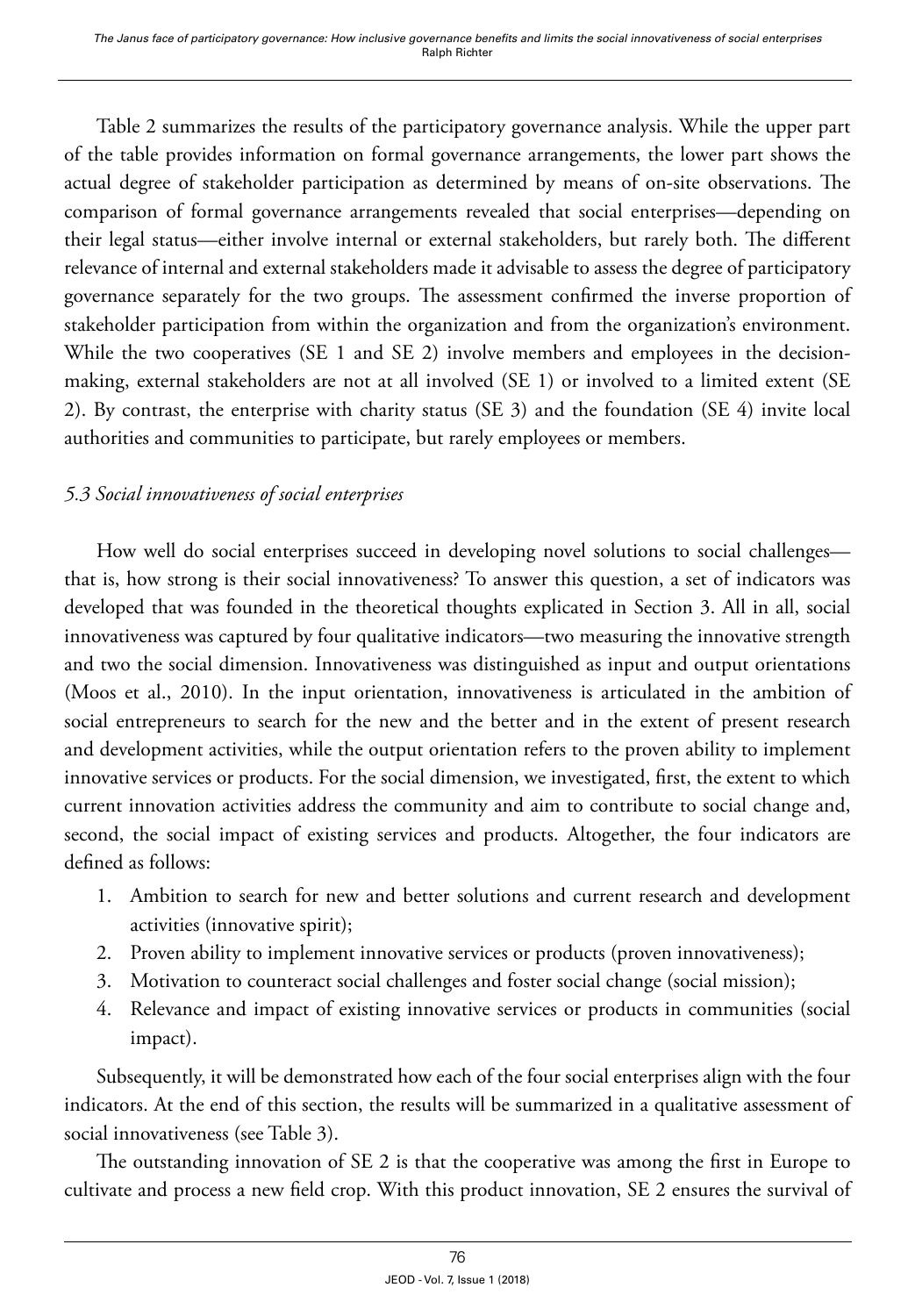small family farms suffering from the collapse of the tobacco market and the ongoing economic crisis in Greece. In terms of actual economic *and* social innovation, SE 2 succeeded in covering the whole value chain until the final product, rather than only producing raw products. This led to a change in the mind-set of the farmers toward more entrepreneurial thinking and acting. Until today, SE 2 pursues many innovation activities. The farmers are constantly experimenting with new cultivation methods and the management develops new final products and ways of marketing. However, regarding the innovative spirit, we observed some discrepancies between the management and the members. While the former showed a remarkable future and opportunity orientation, the latter were torn between great hopes and a strong aversion to risk. The cooperative defines in its statute the goal of contributing to the sustainable social and economic development of the region $^6$ . Apart from this, in practice, societal goals did not seem to be a priority. When the interview partners were asked about the aims of the cooperative, references to the success of the organization and its products prevailed7 .

Since 2010, SE 1 has operated open technology laboratories in rural regions to provide space for experimenting, acquiring skills, developing new ideas, and meeting creative people. The rural open laboratories, which had previously existed mostly in bigger cities, expanded and can be found today in more than 20 locations in different European countries. With the rural open laboratories, SE 1 follows the social mission of attracting young and ambitious people to live in the countryside to counteract the brain drain that many rural regions are facing. However, the open laboratories address select groups of creative people, rather than whole communities. Another social goal is to develop meaningful forms of work according to the motto "*let joy in, leave pressure out*"8 . In order to fight alienation from labour, SE 1 developed the new organizational model of the selfemployment cooperative. The innovative spirit is not limited to the open laboratories and new organizational forms. We observed an ongoing process of developing new projects and testing ideas. The members of SE 1 are forward-looking and curious about new developments. Crossing sectoral and geographical borders and collecting ideas in different contexts is part of their everyday work.

The central innovative project of SE 4 is a theme village—a traditional settlement and openair museum—where school classes, tourists, and local people are invited to learn about traditional rural life and handicrafts. The theme village provides income from tourism in a mono-structural region shaped by agriculture, and it employs people with low job prospects and mental disabilities. The theme village was among the first developments of its kind in Poland, and it became a role model for many similar projects. We observed constant efforts to implement new ideas in the theme village and its surroundings, such as the establishment of an office for industrial design and a restaurant that uses fresh vegetables from an adjoining garden. From an outside view, the

<sup>6</sup> Statute of SE 2, June 21, 2012.

<sup>7</sup> Interviews with members of SE 2 on May 11, 2016, March 14, 2017, and April 1, 2017.

Member of SE 1, interviewed by the author, March 10, 2016.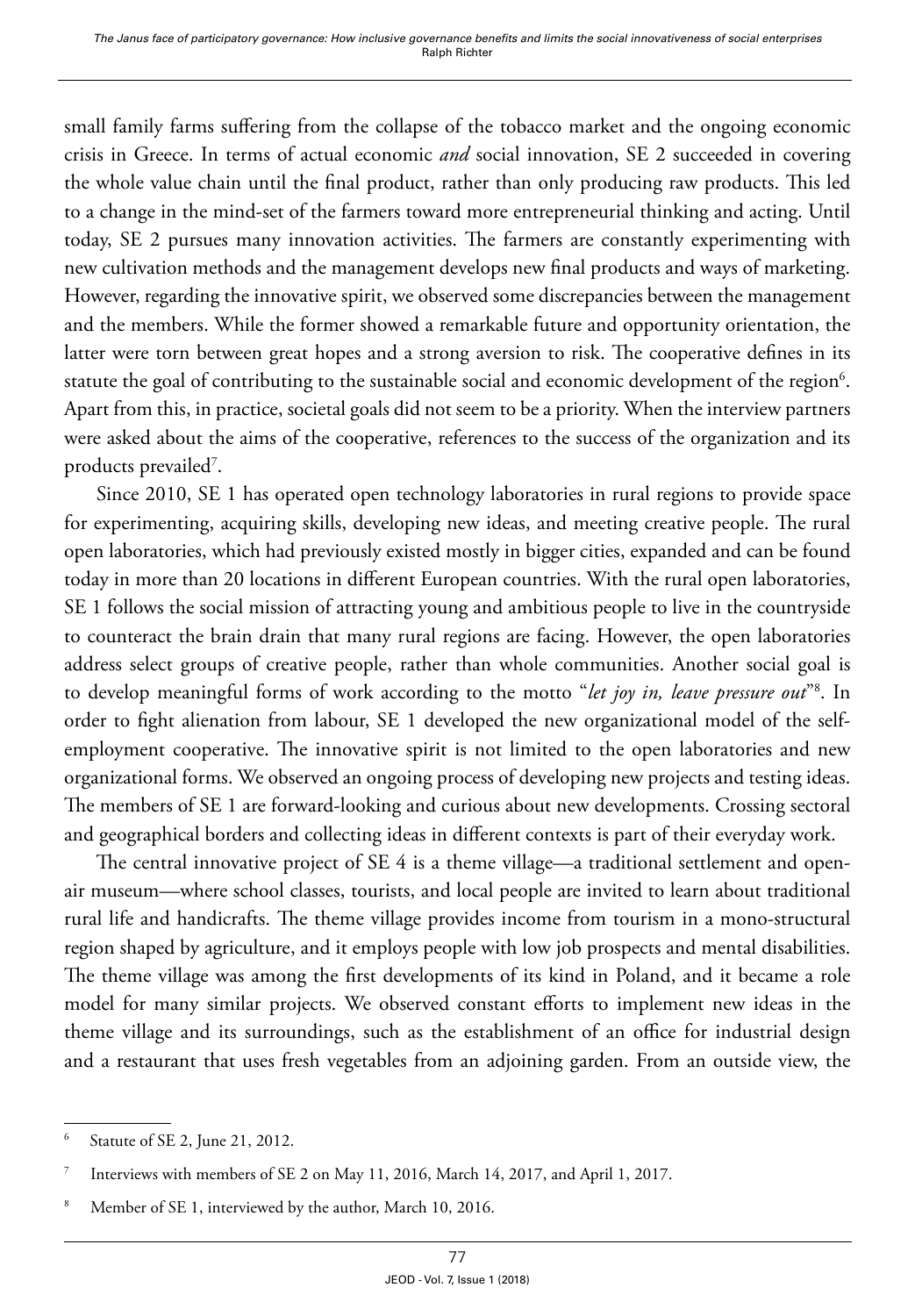novelty of the projects might not always be evident. However, in the context of the structurally weak rural region in Northeast Poland, many initiatives of SE 4 have been new and have inspired further developments. Interview partners constantly complained about the passivity, indifference, and scepticism of the local people ("*People here have a defensive attitude […] and a little bit of fear. We are afraid of new things*."9 ). Against this backdrop, the social mission of SE 4 is to activate the people and foster the socioeconomic development of the region. The innovative spirit is very much bound to the president of the foundation. He is characterized by creative thinking ("*The fantasy of the president is only limited by the sky*"10), enthusiasm, and tremendous assertiveness ("*moreover, this willingness to try something new, without the scepticism that this will not succeed*"11).

The novel approach of SE 3 is a holistic program for empowering rural communities. With the help of SE 3, communities are put in a position to create and implement their own development strategies from the bottom up. Once a community has created ideas and plans, the social enterprise seeks appropriate funding opportunities and supports the communities during the application process. While projects are usually developed in accordance with the criteria of funding schemes, SE 3 encourages communities to proceed the other way around: to first identify the needs and wants, and then seek suitable funding possibilities. This way, SE 3 enables self-help in a country that has largely transferred the responsibility for the provision of common goods and services in the "rural hinterland" to private organizations and the civil society. The social mission of the enterprise is to strengthen communities, improve social inclusion, and foster entrepreneurial activities. However, apart from the community development model, the innovative spirit of SE 3 is rather limited. The enterprise feels little responsibility for developing new ideas, seeing this as a task of the communities. Cuts to a major funding scheme and recent changes in the statutory conditions are much debated in SE 3. A problem perspective prevails. Ideas for adjusting the business model to the changed conditions are rare, as are visions and plans for future products and services.

The results of the analysis are summarized in Table 3 separately for the degree of organizational innovativeness (as part of the entrepreneurial dimension) and the social benefit of the innovative activities (social dimension). The results show that the social enterprises meet both criteria to a different extent. Patterns of relationships between innovativeness and social impact are evident. While social enterprises with high innovativeness tend to achieve less social benefit, enterprises with a strong social impact and mission tend to perform less well in terms of innovativeness. Possible reasons for this outcome will be discussed in the next section.

<sup>9</sup> Representative of a local partner organization of SE 4, interviewed by the author, February 15, 2017.

<sup>&</sup>lt;sup>10</sup> Staff member of SE 4, interviewed by the author, January 23, 2017.

<sup>&</sup>lt;sup>11</sup> Representative of a local partner organization of SE 4, interviewed by the author, February 15, 2017.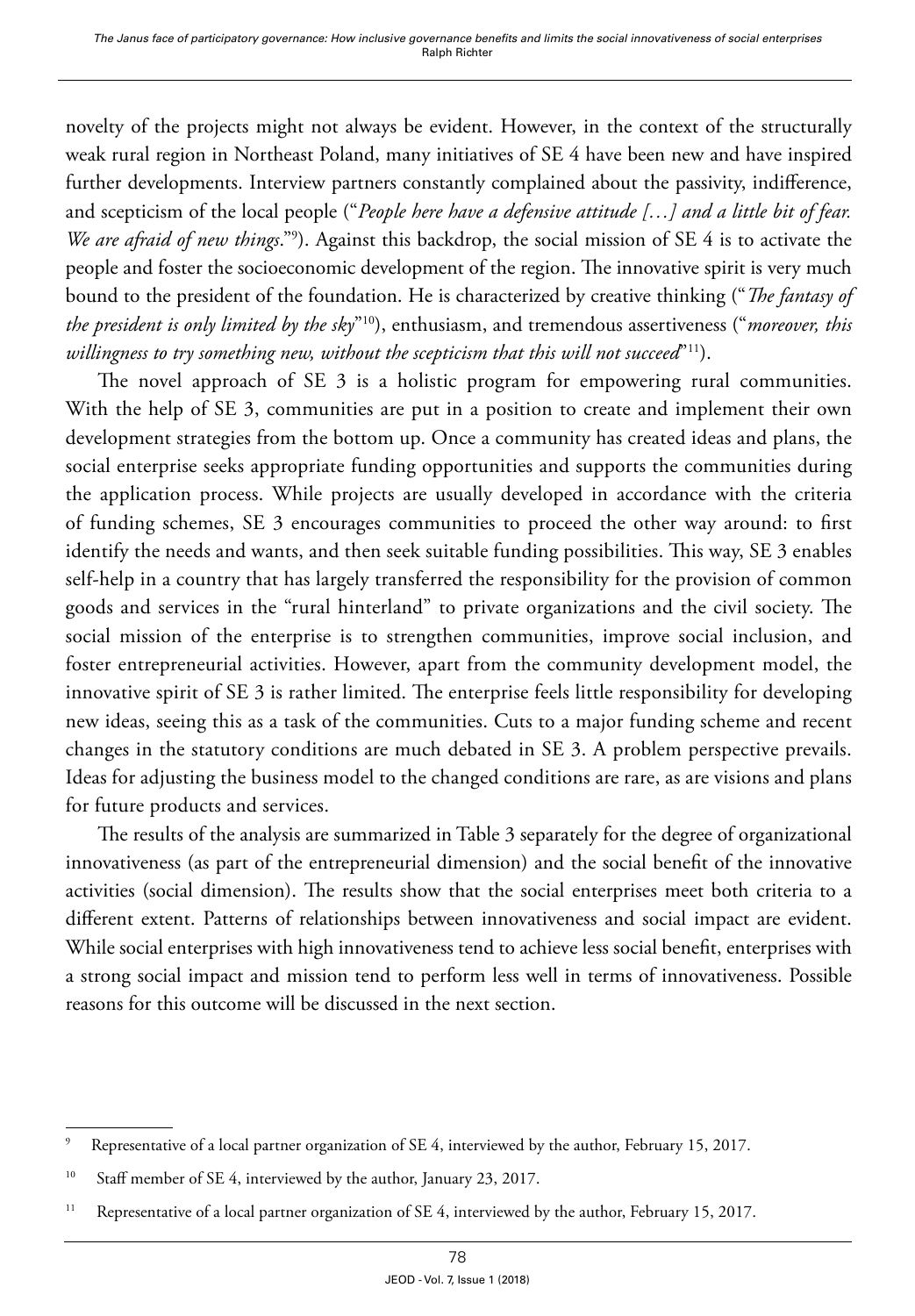|                              | Social enterprise case study                                                                                                   |                                                                                                                                                      |                                                                                                                                          |                                                                                                                                   |  |  |
|------------------------------|--------------------------------------------------------------------------------------------------------------------------------|------------------------------------------------------------------------------------------------------------------------------------------------------|------------------------------------------------------------------------------------------------------------------------------------------|-----------------------------------------------------------------------------------------------------------------------------------|--|--|
| Criteria                     | SE <sub>1</sub>                                                                                                                | SE <sub>2</sub>                                                                                                                                      | SE <sub>3</sub>                                                                                                                          | SE <sub>4</sub>                                                                                                                   |  |  |
| Innovative spirit            | Forward-looking,<br>curious, border-<br>crossing, ongoing<br>process of developing<br>new projects and<br>testing ideas (high) | Discrepancy between<br>opportunity-driven<br>management and<br>risk-averse members;<br>experimentation<br>with new cultivation<br>methods (moderate) | Problem perspective<br>prevails; no<br>visions for future<br>development; little<br>impetus to develop<br>innovative solutions<br>(none) | Creative thinking,<br>enthusiasm, and<br>high assertiveness<br>(president) vs. lack<br>of innovative spirit<br>(staff) (moderate) |  |  |
| Proven<br>innovativeness     | Rural open<br>laboratories are an<br>acknowledged and<br>widespread process<br>innovation (high)                               | Outstanding product<br>innovation; covering<br>the whole value chain<br>(high)                                                                       | Approach<br>implemented several<br>times: moderate<br>originality (moderate)                                                             | Theme village became<br>a role model; relative<br>innovativeness<br>(moderate)                                                    |  |  |
| <b>Innovativeness</b>        | High                                                                                                                           | Moderate-high                                                                                                                                        | Low                                                                                                                                      | Moderate                                                                                                                          |  |  |
| Social mission               | Mission to counteract<br>rural brain drain and<br>establish meaningful<br>forms of work (high)                                 | Social goals beyond<br>the wellbeing of<br>the members not a<br>priority (low)                                                                       | Strengthening<br>communities,<br>social inclusion.<br>and entrepreneurial<br>activities have priority<br>(high)                          | Activating people<br>and fostering regional<br>development as a<br>central motivation<br>(high)                                   |  |  |
| Social impact                | Selective social<br>impact (low)                                                                                               | Impact on members'<br>families more so than<br>on the region (low)                                                                                   | Considerable<br>impact on rural<br>communities; offering<br>self-help (high)                                                             | Gains impact the<br>region rather than<br>the local community<br>(moderate)                                                       |  |  |
| Social mission<br>and impact | Moderate                                                                                                                       | Low                                                                                                                                                  | High                                                                                                                                     | Moderate-high                                                                                                                     |  |  |

#### **Table 3. Social innovativeness of social enterprises (qualitative scale reaching from no innovativeness/social benefit to low, moderate, and high innovativeness/social benefit)**

#### **6. Discussion**

A first step in the discussion of the guiding question—"How does participatory governance enable or limit social innovativeness in social enterprises?"—is to visualize the separate results in a diagram. Depicting the developed scales and results in a diagram clarifies the relationship patterns. In Figure 2, the degree of participatory governance marks the x-axis, whereby it applies that the degree of participation of external stakeholders increases from the farthest left case (SE 1) to the farthest right case (SE 3), while the involvement of internal stakeholders decreases between these poles. The y-axis on the left represents the innovativeness scale and the y-axis on the right represents the social dimension. This way, the relationship between participatory governance and social innovativeness can be demonstrated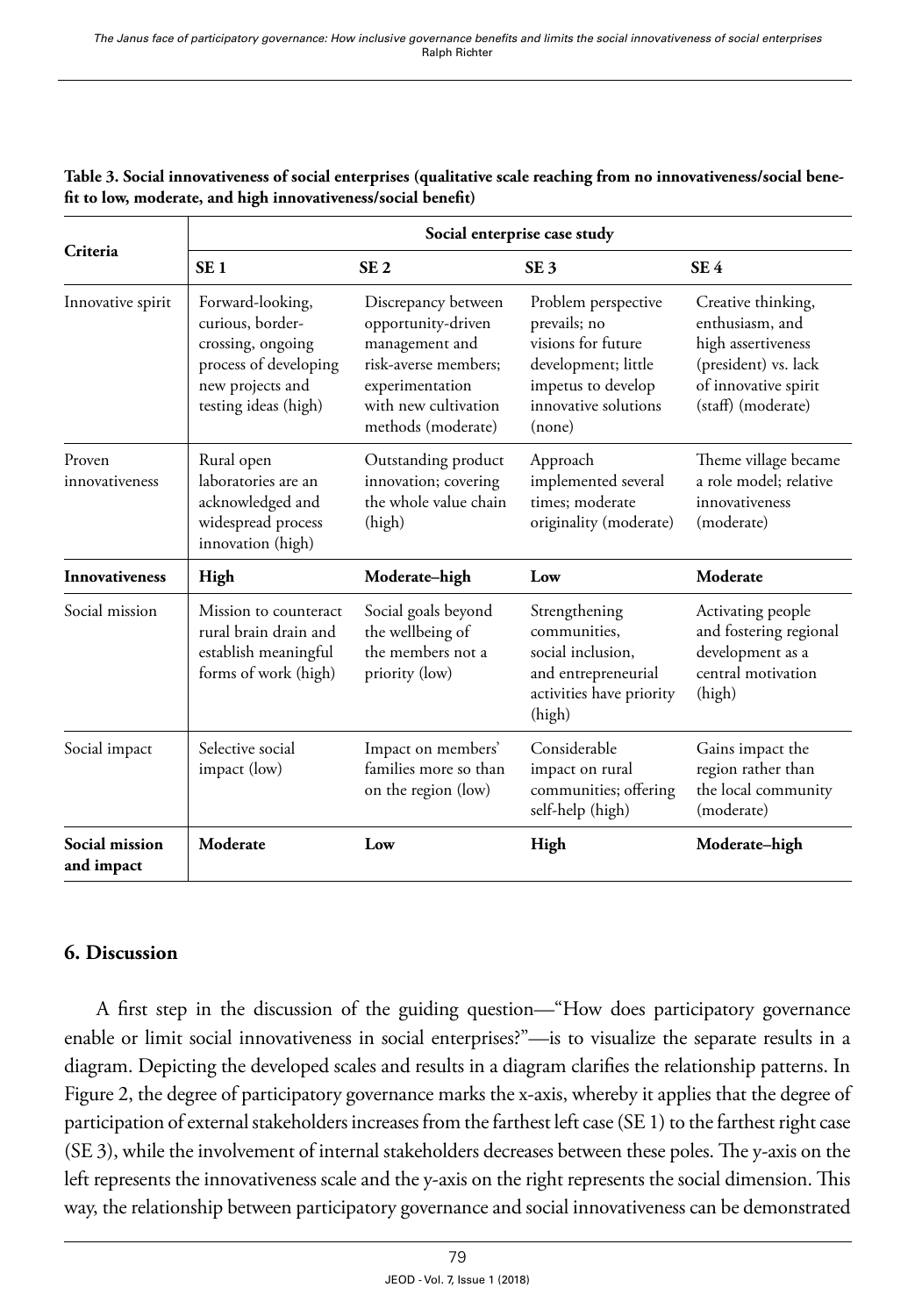for both innovativeness and the social dimension. Moreover, the relationships can be interpreted for internal and external stakeholders, since they are inversely related. Apart from the marked values, the diagram contains two regression lines illustrating the relationship between participatory governance and innovativeness (dark grey) as well as between participatory governance and the social dimension (light grey). However, the lines should not be misunderstood as providing statistical evidence. Rather, they are first indicators of relationship patterns, which need further consolidation.

The falling line in dark grey suggests that increased involvement of internal stakeholders, such as members and employees, is beneficial for the innovative power of social enterprises, whereas the strong participation of external stakeholders, such as local communities or authorities, would limit the innovative power. The opposing inclination of the light grey line indicates an opposite effect for the social dimension. While increased involvement of external stakeholders heightens the probability that the innovative activities follow social goals, rather than individual interests, strong participation of internal stakeholders makes social ambitions less likely. In other words, social enterprises with strong involvement of members and employees (in this study, the two cooperatives) show considerable innovative power, but tend to direct their efforts to exclusive groups, rather than to the whole community or region. By contrast, social enterprises with strong involvement of community members, local authorities, and other external stakeholders tend to show less innovative impetus, but they direct their efforts to social needs and wants, rather than to exclusive interests.

The beneficial role of internal stakeholders and the hindering effect of external stakeholders on organizational innovativeness contradict other assumptions, such as that the involvement of stakeholders produces a "system of innovation." Hence, the results require further justification.



**Figure 2. Relations between participatory governance and innovativeness and participatory governance and social mission and impact**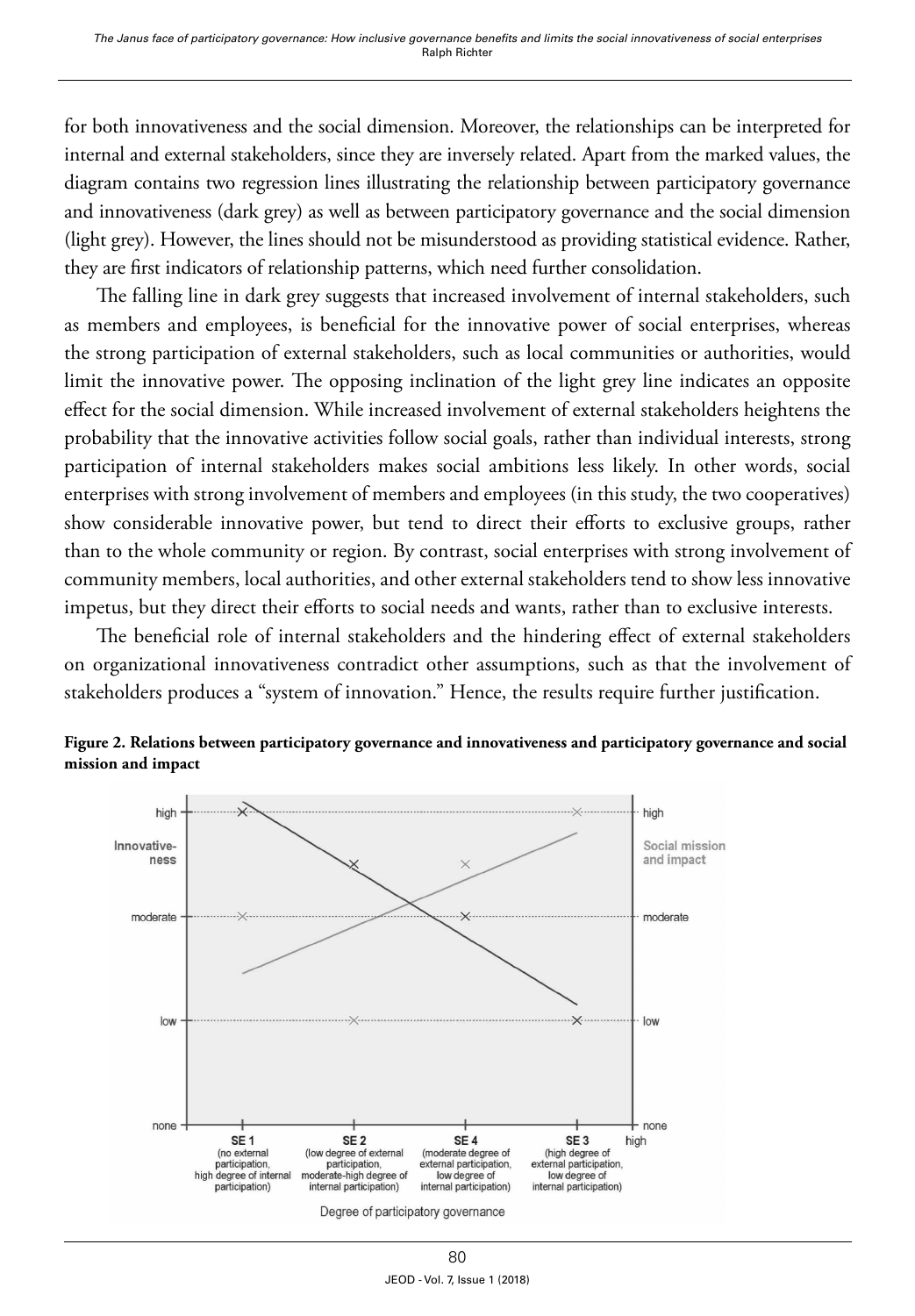# *6.1 Why the involvement of internal stakeholders contributes to innovativeness, but is less socially beneficial*

There are at least three reasons why the involvement of members and employees in the governance of social enterprises can be fruitful for innovative power: personal incentives through innovative efforts, flat hierarchies, and a favourable legal framework. First, the involvement of internal stakeholders in decision-making is often accompanied by a personal benefit from the success of the enterprise. Participatory governance makes members act like entrepreneurs, whose efforts to innovative are beneficial for both the enterprise as a whole and the stakeholder personally. In SE 2, for example, experimenting with new cultivation methods and increasing the agricultural production benefit the enterprise as well as the individual farmer. In contrast, the exclusion of internal stakeholders from decision-making and from the outcomes of the enterprise would undermine any incentive to contribute to the search for the new and the better.

Second, the participatory governance of internal stakeholders is often accompanied by flat hierarchies in the enterprise. The individual member or employee is less bounded by instructions and yet bears more responsibility for the organization. Feeling responsible for the enterprise and its outcomes inspires members and employees to more actively contribute to the search for new ideas and opportunities. This became visible in SE 1, where extremely flat hierarchies put the memberemployee in a position of constantly seeking new solutions. The member group provides a fertile ground for discussing new ideas and it buffers risks that the search for innovative solutions implies. Conversely, strong hierarchies would keep members and employees in a dependent position and would make them delegate the responsibility for the enterprise and innovative action to the management or other decision-makers.

Third, flat hierarchies and personal incentives are underpinned by a legal status that supports the active role of the member or employee. In our cases, it is the legal status of a cooperative that appears to be beneficial for maintaining an entrepreneurial and innovative spirit among the members. It furnishes democratic rights to each member in the decision-making, it allows the members to participate in the distribution of outcomes, and thus ensures personal incentives and a degree of autonomy for each member.

A downside of the entrepreneurial spirit is that the motivation to produce socially beneficial results is thwarted by personal incentives. Social impact as a measure of the success of social enterprises threatens to be superseded by more exclusive interests, such as organization growth or making profits. Apart from individual incentives, the tendency to involve either internal or external stakeholders appears to be another explanation for the limited social benefit of internal stakeholder participation in social enterprises. Where no stakeholders from an organization's social environment safeguard the interests of communities, the self-motivation to contribute socially beneficial outcomes might lose its binding character.

Nevertheless, the impact of internal stakeholder participation on the innovative strength of social enterprises underlines the importance of focusing the discussion about participatory governance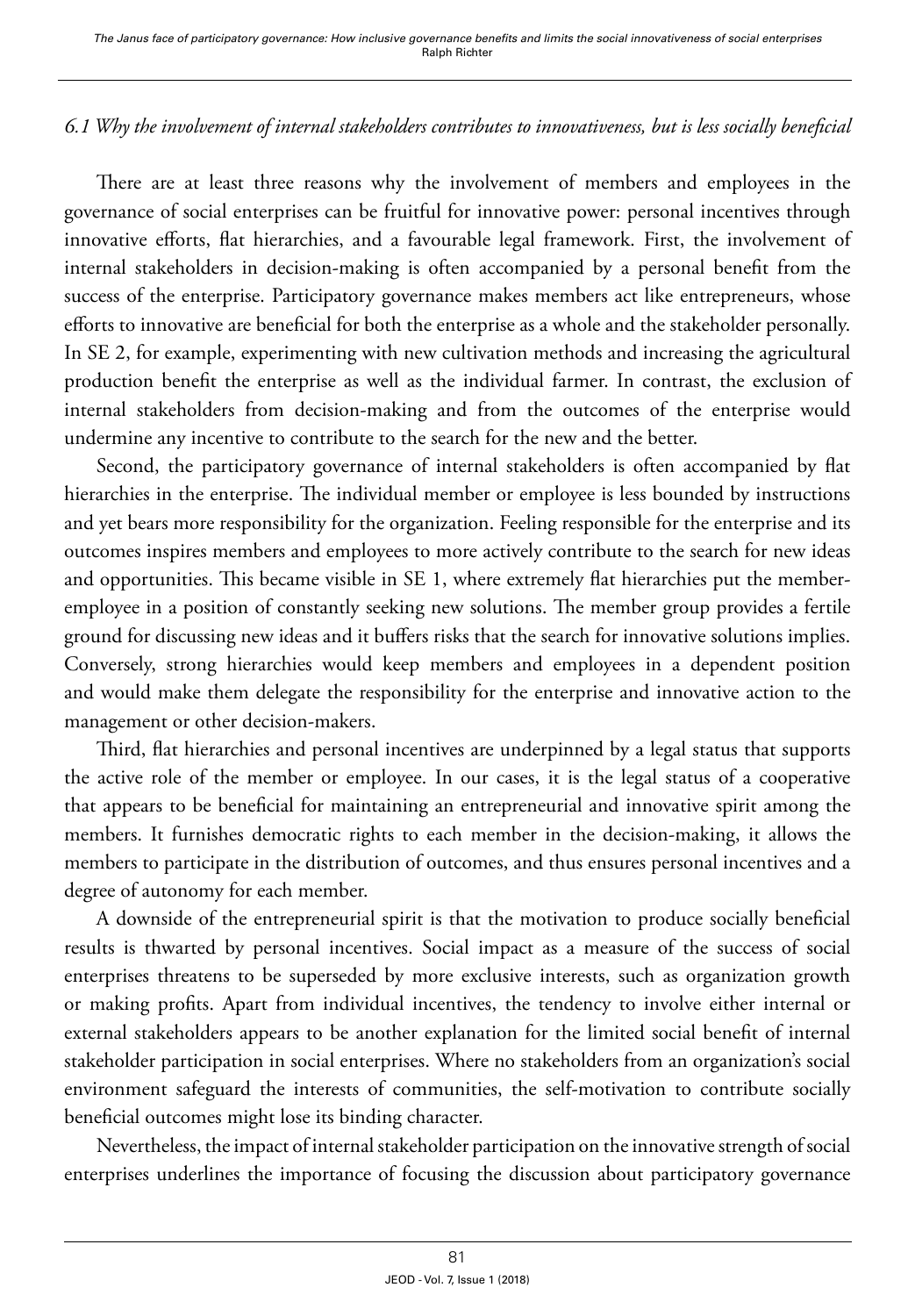not only on external but also on internal stakeholders. Our case studies suggest that cooperatives especially benefit from the innovative spirit of their members, thus multiplying the effect of searching for new ideas and opportunities. At the same time, it levels the influence of the dominant business leader. However, the importance of group and individual interests in social enterprises with internal stakeholder participation bear also the risk of losing sight of socially beneficial outcomes.

# *6.2 Why the participation of external stakeholders tends to limit innovativeness, but is socially beneficial*

The reasons for the limited innovativeness of social enterprises with external stakeholder participation can be the redelegation of responsibility from the enterprise to communities and authorities as well as stakeholder interests, which prevent thinking out of the box. In the first case, the social enterprise acts at arm's length of external stakeholders, such as local communities or regional authorities. Even if the enterprise is formally autonomous, it regards itself as being bound to the stakeholders' needs and wants. As executor of the stakeholders' will, the enterprise does not regard it as its own task to develop novel solutions, instead expecting the stakeholders to identify the respective needs and expectations. However, the stakeholders can hardly compensate for the innovative spirit of an enterprise because, as voluntary or delegated board members, they lack time, know-how, and often also sufficient motivation. SE 3 shares many characteristics with the *arm's-length model of participatory governance*. Its management has little incentive to search for new products or services because it is safer to implement delegated tasks than to invest in risky innovation with unclear outcomes.

In the second case, the participation of external stakeholders can result from the social enterprise's search for advice, legitimization, and support. Following a request by the social enterprise, external stakeholders send representatives to a board that legitimizes and advises, rather than controls, the social enterprise. This *advisory model of participatory governance* has much in common with SE 4. The foundation operates largely autonomously. Unlike in the arm's-length model, the executive manager has room for developing and implementing novel ideas. The enterprise benefits from the expertise, information, and contacts of the external stakeholders and gains legitimacy from the involvement of public authorities on the board. However, external stakeholder involvement is less beneficial in the search for new ideas and opportunities, because those stakeholders tend not to follow the interests and logics of social enterprises. As representatives of communities or local authorities, they aim to persuade the enterprises to meet the communities' needs and expectations. The implementation of expectations, however, is detrimental to innovation because innovativeness means deviation from established practices and mind-sets. Moreover, stakeholders from communities and authorities share the same regional context and tend to lack broader views. Instead, contacts to supra-regional networks and institutions on other spatial scales turn out to be more helpful for the manager when it comes to identifying new trends and opportunities (Richter, 2017).

All in all, the participation of external stakeholders in social enterprises is ultimately less beneficial for innovative strength as one would assume by following the "system of innovation"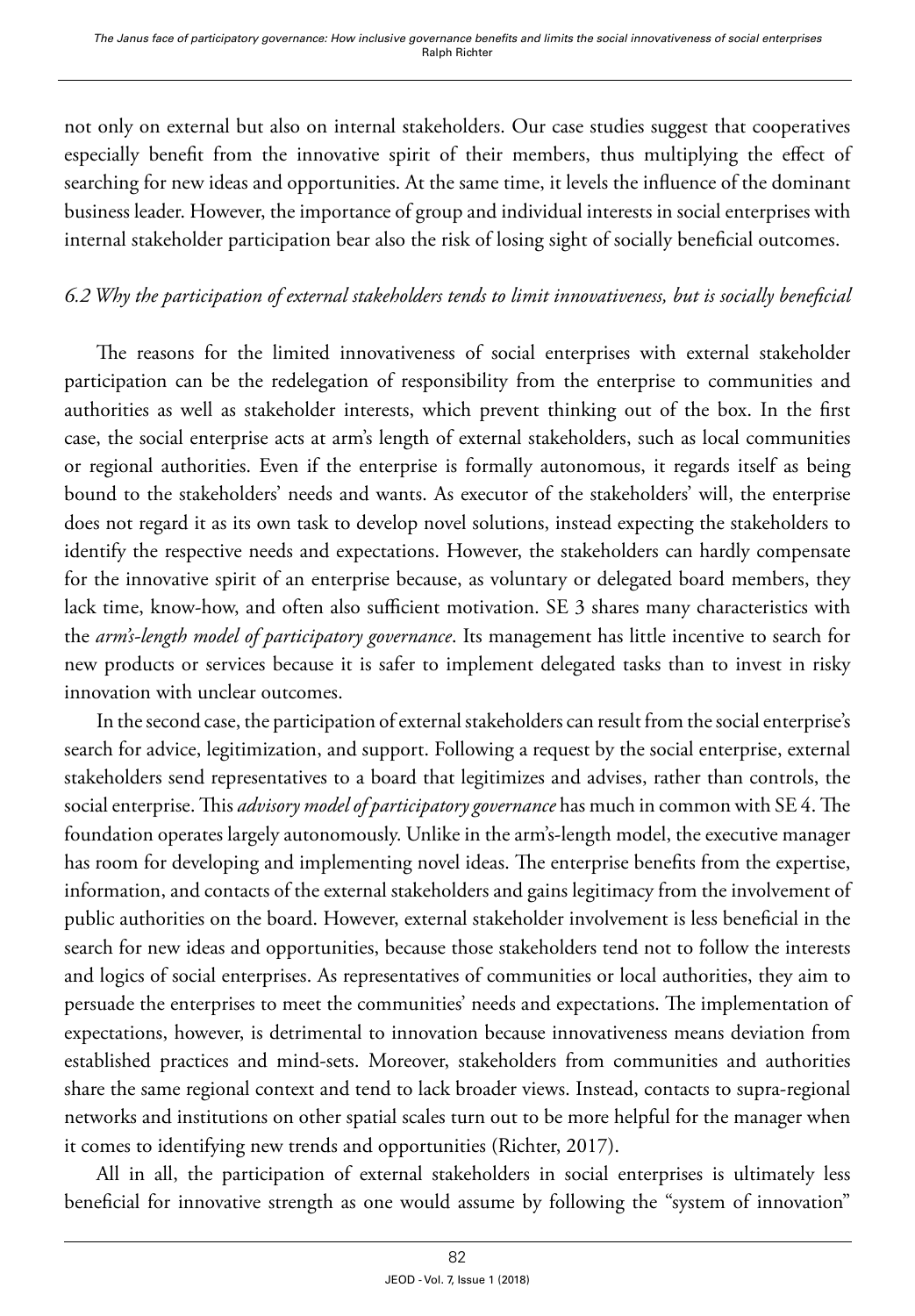approach. This becomes obvious in the arm's-length model of participatory governance, in which the responsibility for seeking novel solutions is partly redelegated to communities. In the advisory model of participatory governance, the involvement of external stakeholders serves to legitimize and realize the activities of the social enterprise, even though the involvement of stakeholders from the local environment reinforces the prevailing situation, rather than providing inspiration for change. However, this is not to say that the involvement of external stakeholders is needless. Local stakeholders are important for identifying needs and wants, while stakeholders from supra-regional networks and other sectors surely can enhance the innovativeness of social enterprises (Lang and Fink, 2018). Not least, the involvement of external stakeholders have a binding character for socially beneficial outcomes, as demonstrated in the cross-case analysis.

# **7. Conclusion**

The starting point of the paper was asking how participatory governance is reflected in the social innovativeness of social enterprises. According to the EMES school of social enterprise research, the participation of stakeholders is an important characteristic of social enterprises and distinguishes them from many commercial businesses. Such a collaborative form of decision-making, however, seems to collide with the development of innovative solutions, which in the classical understanding of Schumpeter is bound to the creativity and independence of the entrepreneur. Does collaborative decision-making in social enterprises hamper the development of innovative solutions or do social enterprises rather benefit from participatory governance, as other scholars have argued? This guiding question was explored by means of a cross-case analysis of four social enterprises.

The results suggest that participatory governance in social enterprises is a Janus-faced phenomenon. It appears to be beneficial when participatory governance includes internal stakeholders, such as members of a cooperative or employees. Collaborative decision-making, then, goes hand in hand with a shared responsibility for the enterprise. Members and employees participate in the search for new ideas and opportunities and contribute to fostering a vital innovation culture, where new ideas are jointly developed and risks are shared. The innovative strength of the enterprise is no longer dependent on the innovative spirit of a single entrepreneur, even though the results indicate that charismatic leaders remain important. At the downside of the involvement of internal stakeholders, however, is a weaker attention for achieving socially beneficial outcomes. Personal incentives threatens to supersede the motivation of generating social impact by more exclusive interests. In contrast, participatory governance is more advantageous for the social impact and less beneficial for the innovative power of a social enterprise when the involved stakeholders come from the environment of the enterprise. External stakeholders, such as local communities, regional authorities, or representatives of the business community safeguard the interests of communities, help to legitimize the activities of a social enterprise, and ensure local embeddedness and support,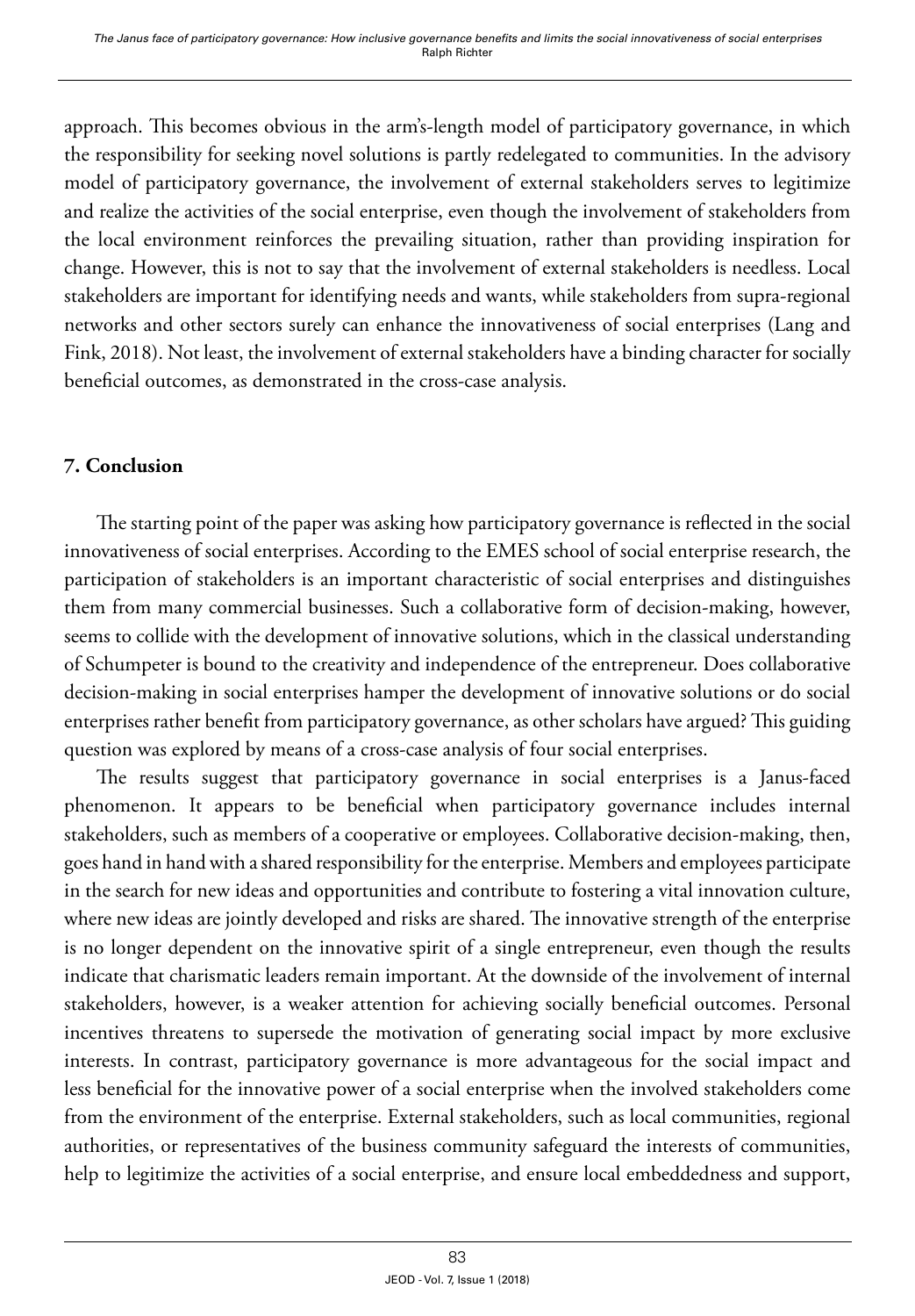but they are less useful when it comes to identifying new trends, ideas, and opportunities. As representatives of communities and local authorities the interests of the external stakeholders are less directed towards the development of the social enterprises and their ability to develop novel solutions but on how social enterprises can support communities and municipalities. Moreover, the close involvement of external stakeholders can lead to an inverse delegation of responsibility from the management to the stakeholders, as was observed in one case. The social enterprise, then, is reduced to an arm's-length organization of stakeholders, stifling the innovative spirit.

Overall, the results of this study reveal that participatory governance in social enterprises is not valuable per se but deserves more careful consideration. In particular, it was useful to distinguish between stakeholders from within the organization and stakeholders from the organization's environment. Both internal and external stakeholders affect and are affected by the social enterprise, but the extent of personal involvement and the effect on the innovativeness and the social impact differ remarkably. Apart from this, the findings underline the importance of devoting more attention in the social enterprise research to the capacity of social enterprises to develop innovative solutions and foster social innovation (Fink, Lang and Richter, 2017). Creating innovative solutions is not only a core competence of the entrepreneur in the tradition of Schumpeter but also characterizes the majority of the investigated enterprises. In more analytical terms, it would be useful to enhance the EMES model so that the entrepreneurial dimension would additionally encompass the subcriterion "innovative spirit and proven innovativeness" and the social dimension "social mission and social impact". Moreover, the capacity to develop innovative solutions to social challenges is an important asset of social enterprises when it comes to legitimizing the social enterprise approach in comparisons between commercial enterprises and traditional public service providers. The latter are either innovative or social, while social enterprises aim to be both.

Like every study, this research faced limitations. Although the four cases, with their different operational fields, legal statuses, and statutory frameworks, represent the diversity of "the 'galaxy' of social enterprises" (Defourny and Nyssens, 2017: 2494), the findings require consolidation by means of further studies. Beside the type and extent of participatory governance the presented case studies differ in their cultural and institutional environments and their fields of activities. This offers further explanations for the observed variations in the social innovativeness of social enterprises which could not be fully controlled. Thus, it would be worth to replicate studies on the relationship between participatory governance and social innovativeness while keeping controlled more independent variables. Overall, the EMES model of social enterprises is an excellent starting point for investigating social enterprises as a distinguished type of organization. However, it requires further elaboration to make it become a more useful approach for investigating how social enterprises contribute to social innovation. This study points towards possible ways of addressing it.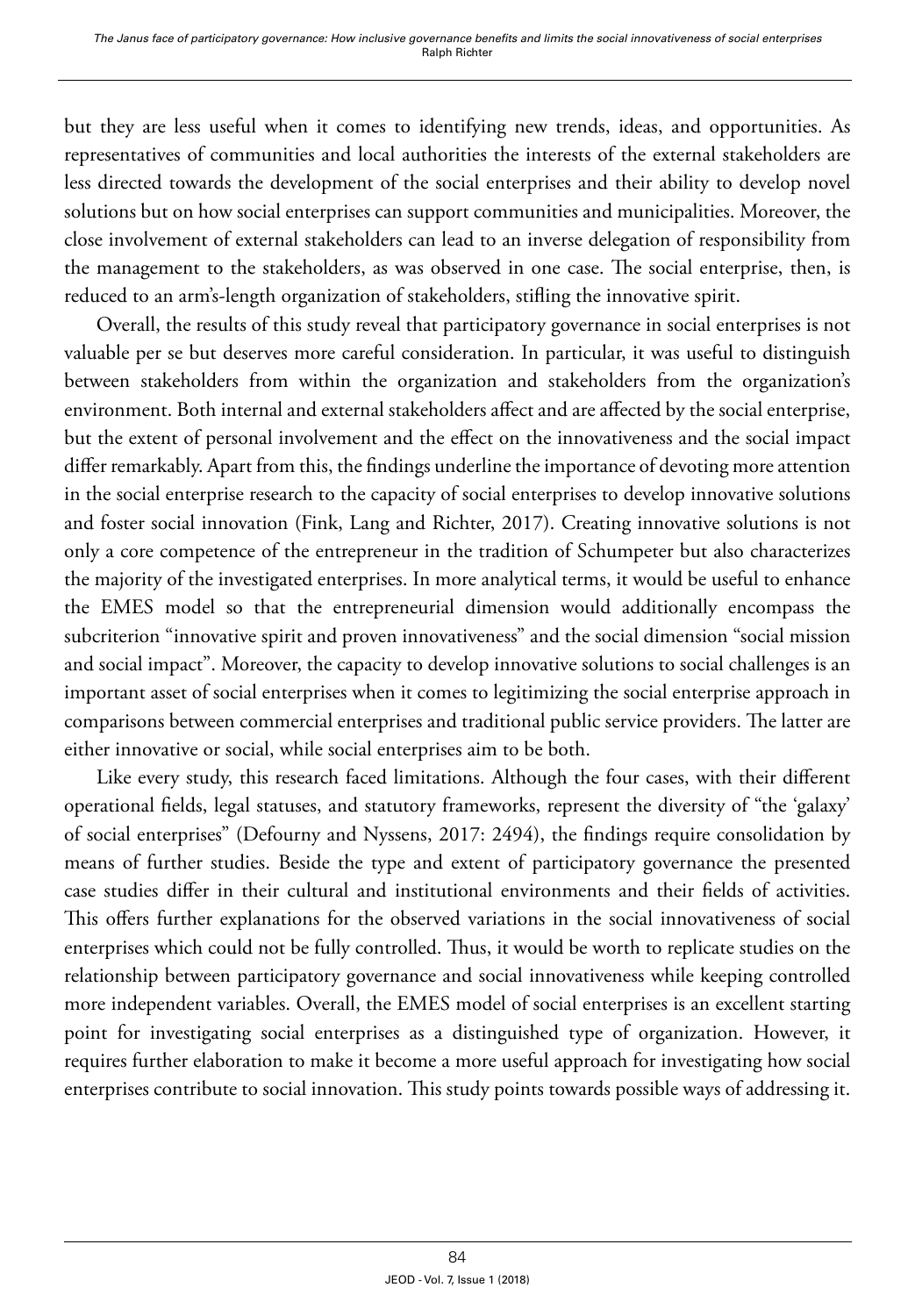#### **References**

- Antadze, N. & Westley, F.R. (2012). Impact metrics for social innovation: Barriers or bridges to radical change?, *Journal of Social Entrepreneurship*, 3(2):133-150. DOI:<https://doi.org/10.1080/19420676.2012.726005>
- Bock, B.B. (2012). Social innovation and sustainability; how to disentangle the buzzword and its application in the field of agriculture and rural development, *Studies in Agricultural Economics*, 114: 57-63. DOI: [https://doi.](https://doi.org/10.7896/j.1209) [org/10.7896/j.1209](https://doi.org/10.7896/j.1209)
- Bock, B.B. (2016). Rural marginalisation and the role of social innovation: A turn towards nexogenous development and rural reconnection, *Sociologia Ruralis,* 56(4): 552-573. DOI: <https://doi.org/10.1111/soru.12119>
- Borzaga, C. & Sacchetti, S. (2015). Why social enterprises are asking to be multi-stakeholder and deliberative: An explanation around the costs of exclusion, *Euricse Working Papers*, 75|15.
- Bund, E., Gerhard, U., Hoelscher, M. & Mildenberger, G. (2015). A methodological framework for measuring social innovation, *Historical Social Research,* 40(3): 48-78.
- Christmann, G.B. (2014). Social Entrepreneurs on the Periphery: Uncovering Emerging Pioneers of Regional Development, *disP*, 50(1): 43-55. DOI: https://doi.org/10.1080/02513625.2014.926725
- Colenbrander, A., Argyrou, A., Lambooy, T. & Blomme, R.J. (2017). Inclusive governance in social enterprises in the Netherlands – a case study, *Annals of Public and Cooperative Economics,* 88(4): 543-566. DOI: [https://doi.](https://doi.org/10.1111/apce.12176) [org/10.1111/apce.12176](https://doi.org/10.1111/apce.12176)
- Dainiene, R. & Dagiliene, L. (2016). Measurement of social innovation at organisation's level: Theoretical issues, *Economics and Business,* 29: 96-103. DOI:<https://doi.org/10.1515/eb-2016-0027>
- De Normanville, C., Wren, D. & Ridley-Duff, R. (2015). Workforce participation: Learning from the co-operative sector, paper presented at the *5th EMES International Research Conference on Social Enterprise*, June 30 – July 3 2015, Helsinki, Finland.
- Defourny, J. & Nyssens, M. (2010). Conceptions of social enterprise and social entrepreneurship in Europe and the United States: Convergences and divergences, *Journal of Social Entrepreneurship,* 1(1): 32-53. DOI: [https://doi.](https://doi.org/10.1080/19420670903442053) [org/10.1080/19420670903442053](https://doi.org/10.1080/19420670903442053)
- Defourny, J. & Nyssens, M. (2013). Social innovation, social economy and social enterprise: what can the European debate tell us? In: F. Moulaert, D. MacCallum, A. Mehmood & A. Hamdouch (Eds.), *The International Handbook on Social Innovation.* Cheltenham: Edward Elgar Publishing, pp. 40-52. DOI: [https://doi.](https://doi.org/10.4337/9781849809993.00013) [org/10.4337/9781849809993.00013](https://doi.org/10.4337/9781849809993.00013)
- Defourny, J. Nyssens, M. (2017). Fundamentals for an international typology of social enterprise models, *Voluntas,* 28: 2469-2497. DOI:<https://doi.org/10.1007/s11266-017-9884-7>
- Edquist, C. (Ed.) (2005 [1997]). *Systems of Innovation: Technologies, Institutions and Organizations*. London: Routledge.
- Eisenhardt, K.M. & Graebner, M.E. (2007). Theory building from cases: Opportunities and challenges, *Academy of Management Journal,* 50(1): 25-32. DOI:<https://doi.org/10.5465/amj.2007.24160888>
- European Commission, Directorate-General for Employment, Social Affairs and Inclusion (2015). *A map of social enterprises and their eco-systems in Europe*: *Synthesis report.*
- Fink, M., Lang, R. & Richter, R. (2017). Social Entrepreneurship in Marginalised Rural Europe: Towards Evidence-Based Policy for Enhanced Social Innovation, *Regions*, 30(1): 6-10. DOI: https://doi.org/10.1080/13673882.2017.1 1878963.
- Goldsmith, R.E. & Foxall, G.R. (2003). The measurement of innovativeness. In L.V. Shavinina (Ed.), *The International Handbook on Innovation.* Oxford: Pergamon, pp. 321-330. DOI: [https://doi.org/10.1016/B978-008044198-](https://doi.org/10.1016/B978-008044198-6/50022-X) [6/50022-X](https://doi.org/10.1016/B978-008044198-6/50022-X)
- González, S. & Healey, P. (2005). A sociological institutionalist approach to the study of innovation in governance capacity, *Urban Studies,* 42(11): 2055-2069. DOI: <https://doi.org/10.1080/00420980500279778>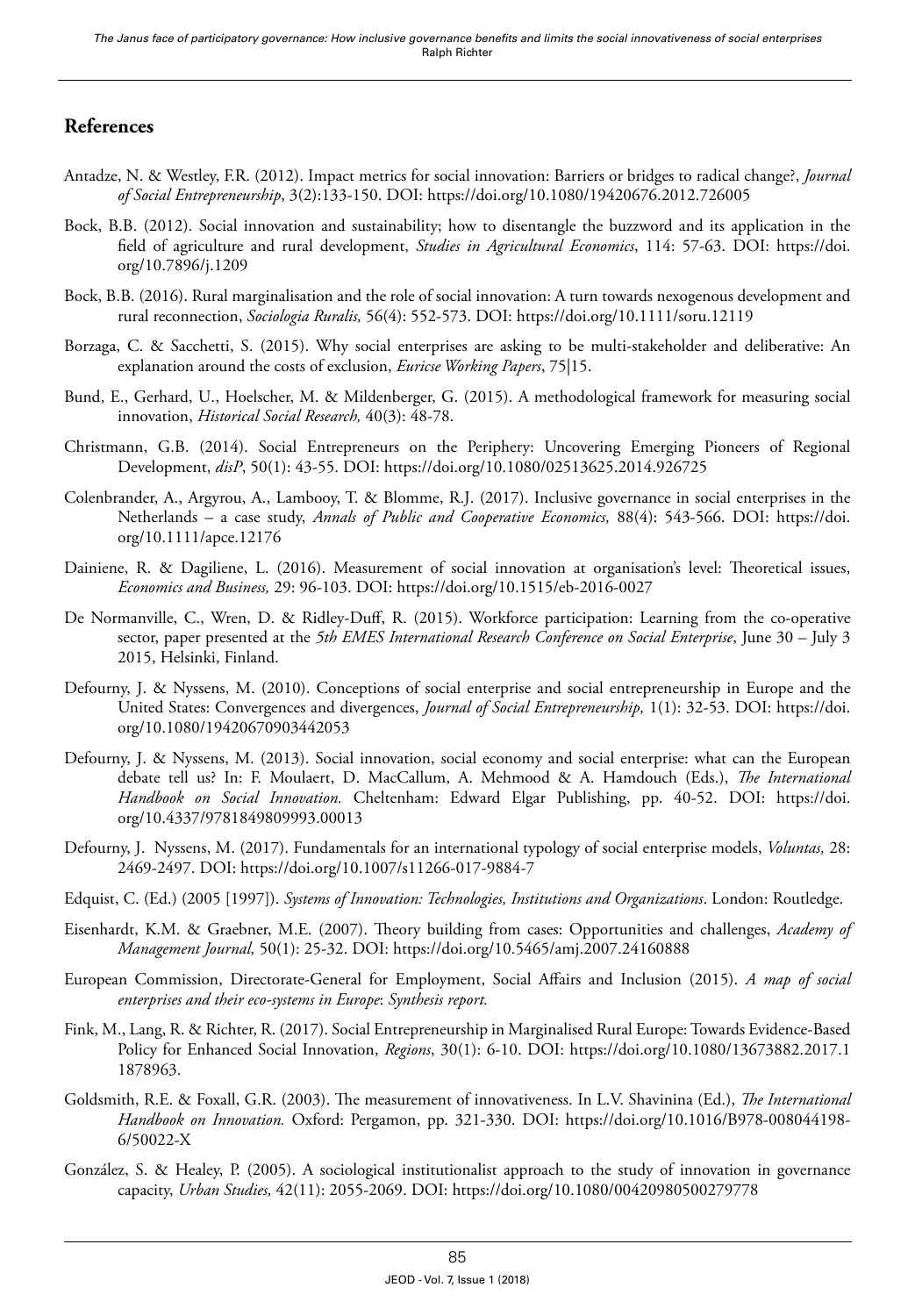- Howaldt, J. & Schwarz, M. (2010). Soziale innovationen konzepte, forschungsfelder und perspektiven. In J. Howaldt & H. Jacobsen (Eds.), *Soziale Innovation. Auf dem Weg zu einem Postindustriellen Innovationsparadigma*. Wiesbaden: VS Verlag, pp. 87-108.
- Hurt, H.T., Joseph, K. & Cook, C.D. (1977). Scales for the measurement of innovativeness, *Human and Communication Research,* 4(1): 58-65. DOI:<https://doi.org/10.1111/j.1468-2958.1977.tb00597.x>
- Huybrechts, B., Mertens, S. & Rijpens, J. (2014). Explaining stakeholder involvement in social enterprise governance through resources and legitimacy. In J. Defourny, L. Hulgård & V. Pestoff (Eds.), *Social Enterprise and the Third Sector*. London: Routledge, pp. 157-175.
- Kim, T. (2008). Changing university governance and management in the UK and elsewhere under market conditions: Issues of quality assurance and accountability, *Intellectual Economics,* 2(4): 33-42.
- Krlev, G., Bund, E. & Mildenberger, G. (2014). Measuring what matters indicators of social innovativeness on the national level, *Information Systems Management,* 31(3): pp. 200-224. DOI: [https://doi.org/10.1080/10580530.](https://doi.org/10.1080/10580530.2014.923265) [2014.923265](https://doi.org/10.1080/10580530.2014.923265)
- Lang, R. & Roessl, D. (2011). Contextualizing the governance of community co-operatives: Evidence from Austria and Germany, *Voluntas,* 22(4): 706-730. DOI: <https://doi.org/10.1007/s11266-011-9210-8>
- Lang, R. & Fink, M. (2018). Rural social entrepreneurship: The role of social capital within and across institutional levels, *Journal of Rural Studies*. DOI: https://doi.org/10.1016/j.jrurstud.2018.03.012
- Michels, R. (1915). *Political Parties: A Sociological Study of Oligarchical Tendencies in Modern Democracy*. New York: Hearst's International Library Co.
- Milgrom, P. & Roberts, J. (1992). *Economics, Organization and Management*. Englewood Cliffs: Prentice Hall International.
- Moos, B., Beimborn, D., Wagner, H-T. & Weitzel, T. (2010). Suggestions for measuring organizational innovativeness: A review, proceedings of the *43rd Hawaii International Conference on System Sciences (HICSS)*, Kauai/HI. Available at:<https://pdfs.semanticscholar.org/9f36/5abee238b3d0ff5c73a82084df69615dad89.pdf> [Accessed May 2018].
- Moulaert, F., MacCallum, D., Mehmood, A. & Hamdouch, A. (Eds.) (2013). *The International Handbook on Social Innovation*. Cheltenham: Edward Elgar Publishing. DOI:<https://doi.org/10.4337/9781849809993>
- Novy, A., Hammer, E. & Leubolt, B. (2009). Social innovation and governance of scale in Austria. In: D. MacCallum, S.V. Haddock & F. Moulaert (Eds.), *Social Innovation and Territorial Development*. Farnham: Ashgate Publishing, pp. 131-147.
- Parés, M., Ospina, S.M. & Subirats, J. (2017). *Social Innovation and Democratic Leadership. Communities and Social Change from Below*. Cheltenham: Edward Elgar Publishing. DOI:<https://doi.org/10.4337/9781785367885>
- Pestoff, V. (2014). The role of participatory governance in the EMES approach to social enterprise, *Journal of Entrepreneurial and Organizational Diversity,* 2(2), pp. 48-60.
- Pestoff, V. & Hulgård, L. (2016). Participatory governance in social enterprise, *Voluntas,* 27(4), pp. 1742-1759. DOI: <https://doi.org/10.1007/s11266-015-9662-3>
- Phills, J.A., Deiglmeier, K. & Miller, D.T. (2008). Rediscovering social innovation, *Stanford Social Innovation Review,* 5(4), pp. 34-43.
- Preisendörfer, P. (2016). *Organisationssoziologie. Grundlagen, Theorien und Problemstellungen*. Wiesbaden: Springer VS. DOI:<https://doi.org/10.1007/978-3-658-10017-9>
- Ragin, C.C. (1989). *The Comparative Method: Moving Beyond Qualitative and Quantitative Strategies*. Berkeley: University of California Press.
- Richter, R. (2017). Rural social enterprises as embedded intermediaries: The innovative power of connecting rural communities with supra-regional networks, *Journal of Rural Studies*, [https://doi.org/10.1016/j.](https://doi.org/10.1016/j.jrurstud.2017.12.005) [jrurstud.2017.12.005](https://doi.org/10.1016/j.jrurstud.2017.12.005)
- Ridley-Duff, R. & Ponton, A. (2013). Workforce participation: Developing a theoretical framework for longitudinal research, *Journal of Co-operative Studies,* 46(3): 5-23.